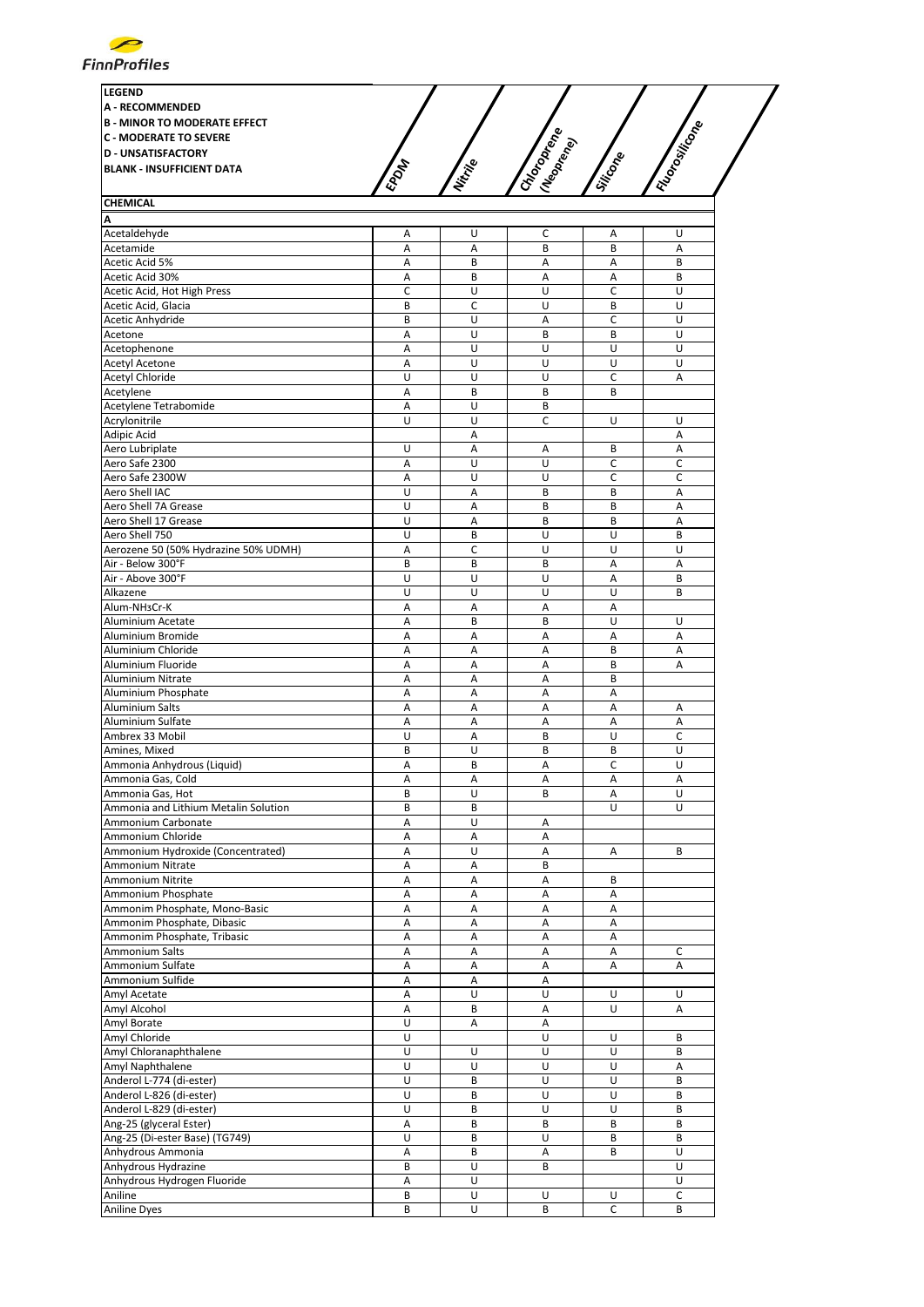

| <b>LEGEND</b>                                                |             |          |                                       |          |                |
|--------------------------------------------------------------|-------------|----------|---------------------------------------|----------|----------------|
| <b>A - RECOMMENDED</b>                                       |             |          |                                       |          |                |
| <b>B - MINOR TO MODERATE EFFECT</b>                          |             |          |                                       |          |                |
| <b>C - MODERATE TO SEVERE</b><br><b>D - UNSATISFACTORY</b>   |             |          |                                       |          |                |
| <b>BLANK - INSUFFICIENT DATA</b>                             |             |          |                                       |          |                |
|                                                              | <b>EPOM</b> | Nitrille | IChoropee<br>I (Neopr <sub>ene)</sub> | Silicope | I Flood online |
| Aniline Hydrochloride                                        | B           | В        | U                                     | U        | В              |
| Aniline Oils                                                 | B           | U        | U                                     | U        | C              |
| <b>Animal Fats</b>                                           | B           | A        | B                                     | B        | Α              |
| Animal Oils (Lard Oil)                                       | B           | Α        | B                                     | B        | Α              |
| AN-O-3 Grade M                                               | U           | A        | B                                     | B        | A              |
| AN-O-6                                                       | U           | Α        | B                                     | U        | Α              |
| AN-O-366                                                     | U           | Α        | B                                     | U        | Α              |
| AN-VV-O-336b Hydr. Fluid                                     | U           | A        | B                                     | U        | A              |
| Ansul Ether                                                  | $\mathsf C$ | C        | U                                     | U        | $\mathsf{C}$   |
| Aqua Regia                                                   | C           | U        | U                                     | U        | $\mathsf C$    |
| Argon                                                        | Α<br>B      | C<br>C   | U<br>U                                | B        | B<br>B         |
| Aroclor 1248<br>Aroclor 1254                                 | B           | U        | U                                     | В<br>c   | B              |
| Aroclor 1260                                                 |             | A        | Α                                     | Α        | A              |
| Aromatic Fuel 50%                                            | U           | B        | U                                     | U        | B              |
| Arsenic Acid                                                 | Α           | Α        | Α                                     | Α        | A              |
| Arsenic Trichloride                                          |             | Α        | Α                                     |          |                |
| Askarel                                                      | U           | B        | U                                     | U        | B              |
| Asphalt                                                      | U           | B        | С                                     | U        | B              |
| ASTM Oil #1                                                  | U           | A        | A                                     | A        | A              |
| ASTM Oil #2                                                  | U           | Α        | B                                     | U        | A              |
| ASTM Oil #3                                                  | U           | Α        | U                                     | C        | Α              |
| ASTM Oil #4                                                  | U           | B        | U                                     | U        | B              |
| <b>ASTM Reference Fuel A</b><br><b>ASTM Reference Fuel B</b> | U<br>U      | Α<br>A   | B<br>U                                | U<br>U   | Α<br>A         |
| <b>ASTM Reference Fuel C</b>                                 | U           | B        | U                                     | U        | B              |
| ATL-857                                                      | U           | B        | U                                     | U        | B              |
| <b>Atlantic Dominion F</b>                                   | U           | Α        | B                                     | U        | Α              |
| Aurex 903R Mobil                                             | U           | Α        | B                                     | U        | U              |
| Automatic Transmission Fluid                                 | U           | А        | B                                     | U        |                |
| Automotive Brake Fluid                                       | Α           | C        | B                                     | C        | U              |
| В                                                            |             |          |                                       |          |                |
| <b>Bardol B</b>                                              | U           | U        | U                                     | U        | B              |
| Barium Chloride                                              | Α           | Α        | Α                                     | Α        | A              |
| Barium Hydroxide                                             | Α           | Α        | Α                                     | Α        | Α              |
| <b>Barium Salts</b>                                          | Α           | A        | А                                     | А        | Α              |
| <b>Barium Sulfate</b><br>Barium Sulfide                      | Α<br>Α      | Α<br>A   | Α<br>Α                                | Α<br>Α   | A<br>Α         |
| Bayol D                                                      | U           | Α        | B                                     | U        | Α              |
| Beer                                                         | Α           | Α        | Α                                     | Α        | А              |
| <b>Beet Sugar Liquors</b>                                    | Α           | Α        | Α                                     | Α        | Α              |
| Benzaldehyde                                                 | Α           | U        | U                                     | U        | U              |
| Benzene                                                      | U           | U        | U                                     | U        | Α              |
| Benzenesulfonic Acid                                         | U           | U        | А                                     | U        | B              |
| Benzine                                                      | U           | Α        | B                                     | U        | А              |
| Benzochloride                                                | Α           | U        | U                                     |          | Α              |
| Benzoic Acid                                                 | U           | U        | U                                     | B        | B              |
| Benzophenone                                                 | B           |          |                                       |          | Α              |
| Benzyl Alcohol<br>Benzyl Benzoate                            | B           | U<br>U   | В<br>U                                |          | B              |
| <b>Benzyl Chloride</b>                                       | B<br>U      | U        | U                                     | U        | Α<br>А         |
| <b>Black Point 77</b>                                        | Α           | Α        | C                                     | c        | С              |
| <b>Black Sulphate Liquors</b>                                | B           | B        | B                                     | B        | B              |
| <b>Blast Furnace Gas</b>                                     | U           | U        | U                                     | Α        | B              |
| <b>Bleach Solutions</b>                                      | Α           | U        | C                                     | B        | B              |
| Borax                                                        | Α           | B        | Α                                     | B        | B              |
| <b>Bordeaux Mixture</b>                                      | Α           | B        | B                                     | B        | B              |
| <b>Boric Acid</b>                                            | Α           | А        | Α                                     | Α        | А              |
| Boron Fluids (HEF)                                           | U           | B        | U                                     | U        | B              |
| Brake Fluid (Non-Petroleum)                                  | Α           | C        | B                                     | C        | U              |
| Bray GG-130                                                  | U           | B        | U                                     | U        | B              |
| Brayco 719-R (VV-H-910)                                      | Α           | C        | B                                     | B        | B              |
| Brayco 885 (MIL-L-6085A)                                     | U           | B        | U                                     | U        | B              |
| Brayco 910<br><b>Bret 710</b>                                | Α           | B        | B<br>B                                | U<br>U   | U<br>U         |
| <b>Brine</b>                                                 | Α<br>Α      | B<br>Α   | Α                                     |          |                |
| <b>Brom-113</b>                                              | U           | C        | U                                     | U        |                |
| <b>Brom-114</b>                                              | U           | B        | B                                     | U        |                |
| <b>Bromine</b>                                               | U           | U        | U                                     | U        | B              |
| <b>Bromine Anhydrous</b>                                     |             |          | U                                     | C        | B              |
| <b>Bromine Pentafluoride</b>                                 | U           | U        | U                                     | U        | U              |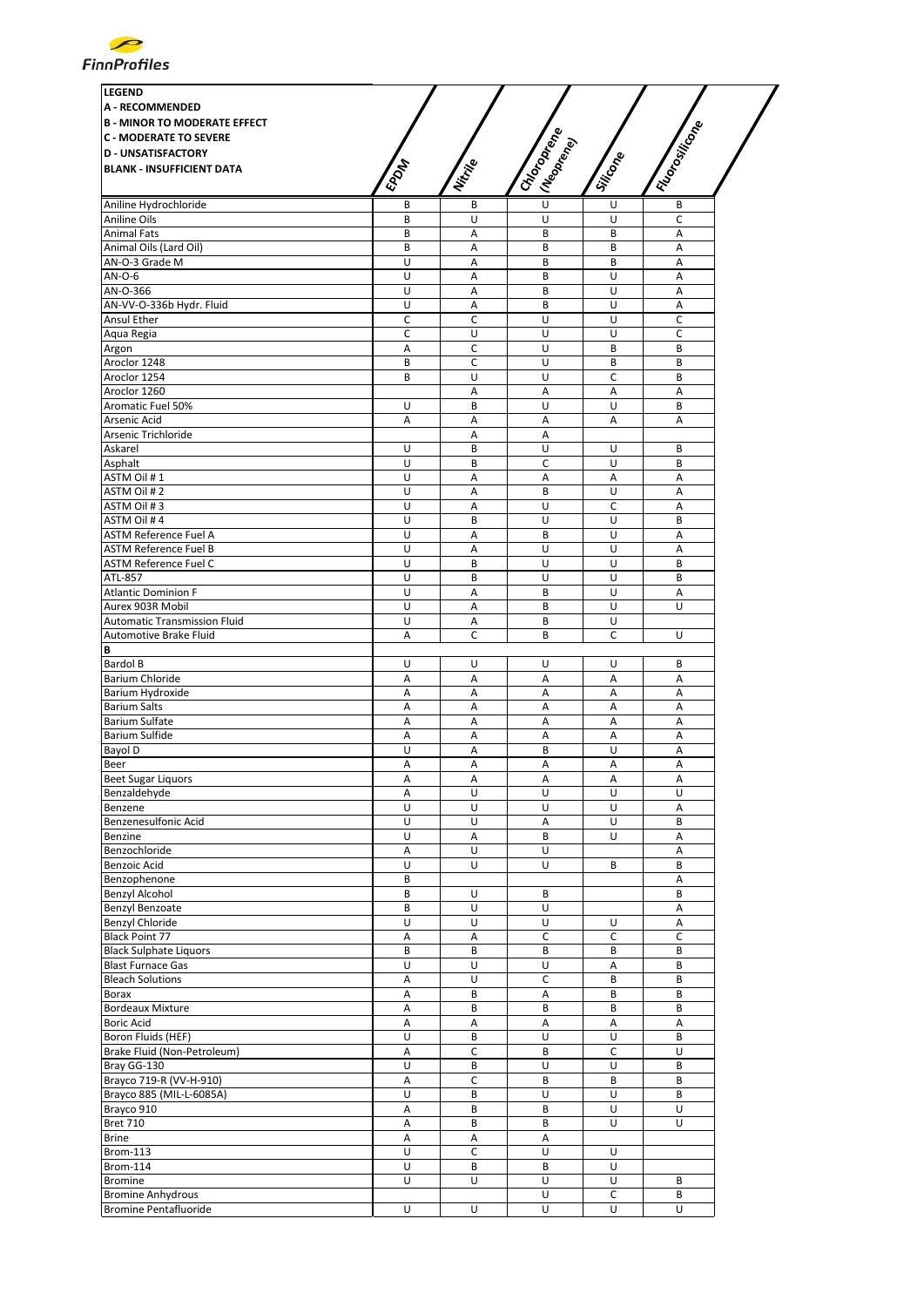

| <b>LEGEND</b><br><b>A - RECOMMENDED</b><br><b>B - MINOR TO MODERATE EFFECT</b> |             |              |                           |          |                 |
|--------------------------------------------------------------------------------|-------------|--------------|---------------------------|----------|-----------------|
| <b>C - MODERATE TO SEVERE</b>                                                  |             |              |                           |          |                 |
| <b>D - UNSATISFACTORY</b>                                                      |             |              |                           |          |                 |
| <b>BLANK - INSUFFICIENT DATA</b>                                               | <b>EPOM</b> | Nitrije      | I Choronego<br>I Meaprene | Siticone | I Florositicone |
| <b>Bromine Trifluoride</b>                                                     | U           | U            | $\overline{\mathsf{U}}$   | U        | U               |
| <b>Bromine Water</b>                                                           | U           | U            | B                         | U        | B               |
| Bromobenzene                                                                   | U           | U            | U                         | U        | Α               |
| Bromochloro Trifluoroethane                                                    | U           | U            | U                         | U        | B               |
| <b>Bunker Oil</b>                                                              | U           | A            | U                         | B        | $\overline{A}$  |
| <b>Butadine</b>                                                                | C           | U            | B                         | U        | B               |
| <b>Butane</b>                                                                  | U           | A            | A                         | U        | A               |
| Butane 2,2-Dimethyl                                                            | U           | A            | B                         | U        | A               |
| Butane 2,3-Dimethyl                                                            | U           | Α            | B                         | U        | Α               |
| <b>Butanol (Butyl Alcohol)</b>                                                 | B           | Α            | Α                         | B        | Α               |
| 1-Buteene, 2-Ethyl                                                             |             |              | U                         |          |                 |
|                                                                                | U           | Α            |                           | U        | c               |
| <b>Butter</b>                                                                  | A           | A            | B                         | B        | A               |
| <b>Butyl Acetate</b>                                                           | B           | U            | U                         | U        | U               |
| <b>Butyl Acetyl Ricinoleate</b>                                                | А           | B            | B                         |          | B               |
| <b>Butyl Amine</b>                                                             | U           | C            | U                         | B        | U               |
| <b>Butyl Benzoate</b>                                                          | A           | U            | U                         |          | Α               |
| <b>Butyl Butyrate</b>                                                          | А           | U            | U                         |          | Α               |
| <b>Butyl Carbitol</b>                                                          | A           | B            | B                         | U        | U               |
| <b>Butyl Cellosolve</b>                                                        | А           | C            | C                         |          | U               |
| <b>Butyl Cellosolve Adipate</b>                                                | B           | U            | U                         | B        | B               |
| <b>Butyl Ether</b>                                                             | $\mathsf C$ | $\mathsf{C}$ | U                         | U        | $\mathsf C$     |
| <b>Butyl Oleate</b>                                                            | B           | U            | U                         |          | B               |
| <b>Butyl Stearate</b>                                                          | B           | В            | U                         |          | B               |
| <b>Butylene</b>                                                                | U           | В            | C                         |          | B               |
|                                                                                |             |              | U                         |          |                 |
| Butyraldehyde                                                                  | B           | U            |                           | U        | U               |
| <b>Butyric Acid</b>                                                            | B           | U            | U                         | U        |                 |
| C                                                                              |             |              |                           |          |                 |
| <b>Calcine Ligours</b>                                                         | Α           | Α            |                           |          | Α               |
| Calcium Acetate                                                                | Α           | B            | B                         | U        | U               |
| Calcium Bisulfite                                                              | U           | Α            | Α                         | Α        | Α               |
| Calcium Carbonate                                                              | A           | A            | A                         | Α        | A               |
| Calcium Chloride                                                               | Α           | Α            | Α                         | A        | А               |
| Calcium Cyanide                                                                | Α           | А            | Α                         | Α        |                 |
| Calcium Hydroxide                                                              | А           | Α            | Α                         | Α        | Α               |
| Calcium Hypochloride                                                           | Α           | U            | U                         |          | Α               |
| Calcium Hypochlorite                                                           | А           | c            | C                         | B        | B               |
| Calcium Nitrate                                                                | Α           | A            | Α                         | B        | Α               |
|                                                                                |             |              |                           |          |                 |
| Calcium Phosphate                                                              | Α           | Α            | B                         | Α        |                 |
| <b>Calcium Salts</b>                                                           | Α           | Α            | А                         | B        | Α               |
| Calcium Silicate                                                               | Α           | Α            | Α                         |          |                 |
| Calcium Sulfide                                                                | Α           | В            | Α                         | В        | Α               |
| Calcium Sulfite                                                                | А           | Α            | Α                         | Α        | Α               |
| Calcium Thiosulfate                                                            | А           | B            | А                         | Α        | A               |
| Caliche Liquors                                                                | Α           | А            | А                         | B        | Α               |
| Cane Sugar Liquors                                                             | Α           | А            | А                         | Α        | Α               |
| Caproic Aldehyde                                                               | B           |              |                           | B        | U               |
| Carbamate                                                                      | B           | с            | В                         |          | Α               |
| Carbitol                                                                       | B           | В            | В                         | B        | B               |
| Carbolic Acid                                                                  | B           | U            | C                         | U        | Α               |
| Carbon Bisulfide                                                               | U           | C            | U                         |          | Α               |
|                                                                                |             |              |                           |          | B               |
| Carbon Dioxide, Dry                                                            | B           | Α            | B                         | В        |                 |
| Carbon Dioxide, Wet                                                            | B           | Α            | B                         | B        | В               |
| Carbon Disulfide                                                               | U           | U            | U                         |          | Α               |
| Carbon Monoxide                                                                | А           | Α            | Α                         | Α        | B               |
| Carbon Tetrachloride                                                           | U           | C            | U                         | U        | A               |
| Carbon Acid                                                                    | Α           | B            | Α                         | Α        | Α               |
| Castor Oil                                                                     | B           | А            | Α                         | Α        | Α               |
| Cellosolve                                                                     | B           | U            | U                         | U        | U               |
| Cellosolve Acetate                                                             | B           | U            | U                         | U        | U               |
| Cellosolve Butyl                                                               | B           | U            | U                         | U        | U               |
| Celluguard                                                                     | Α           | Α            | Α                         | Α        | Α               |
|                                                                                |             | U            | U                         |          | $\mathsf C$     |
| Cellulube A60 Now Fyrquel                                                      | Α           |              |                           |          |                 |
| Cellulube 90, 100, 150, 220, 300, 500                                          | Α           | U            | U                         | Α        | B               |
| Cellutherm 2505A                                                               | U           | B            | U                         | U        | B               |
| Cetane (Hexadecane)                                                            | U           | Α            | B                         | U        | C               |
| China Wood Oil (Tung Oil)                                                      | U           | Α            | B                         | U        | B               |
| Chloracetic Acid                                                               | B           | U            | U                         |          | U               |
| Chlorodane                                                                     | U           | B            | C                         | U        | B               |
| Chlorextol                                                                     | U           | B            | B                         | U        | B               |
| <b>Chlorinated Salt Brine</b>                                                  | U           | U            | U                         | U        | Α               |
| Chlorinated Solvents, Dry                                                      | U           | U            | U                         | U        | А               |
|                                                                                |             |              |                           |          |                 |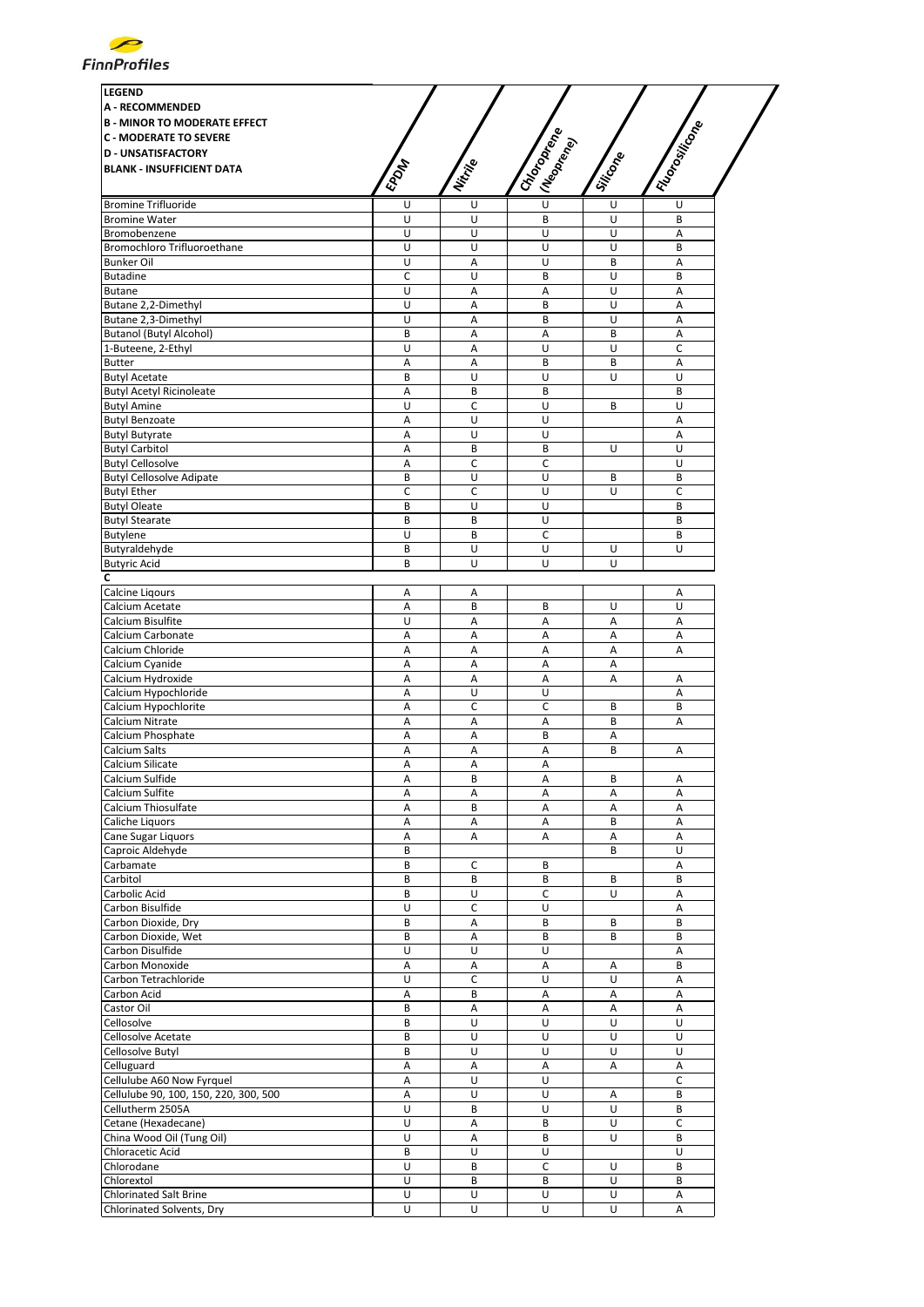

| <b>LEGEND</b>                                              |                |                |                           |             |                |
|------------------------------------------------------------|----------------|----------------|---------------------------|-------------|----------------|
| <b>A - RECOMMENDED</b>                                     |                |                |                           |             |                |
| <b>B - MINOR TO MODERATE EFFECT</b>                        |                |                |                           |             |                |
| <b>C - MODERATE TO SEVERE</b>                              |                |                |                           |             |                |
| <b>D - UNSATISFACTORY</b>                                  |                |                |                           |             |                |
| <b>BLANK - INSUFFICIENT DATA</b>                           |                |                |                           |             |                |
|                                                            | <b>EPOM</b>    | Nitrije        | I Choronego<br>I Meaprene | Siticope    | I Floresticone |
|                                                            |                |                |                           |             |                |
| Chlorinated Solvents, Wet                                  | U              | U              | $\sf U$                   | U           | Α              |
| Chlorine, Dry                                              | Α              | U              | $\mathsf C$               | $\cup$      | A              |
| Chlorine, Wet                                              | C              | U              | U                         |             | B              |
| Chlorine Dioxide                                           | C              | U              | U                         |             | B              |
| Chlorine Dioxide (8% CI as NACIO <sub>2</sub> in solution) | U              | U              | U                         |             | B              |
| Chlorine Trifluoride                                       | U              | U              | U                         | U           | B<br>U         |
| Chloroacetone                                              | Α              | U              |                           | U           |                |
| Chloroacetic Acid                                          | B              |                |                           |             |                |
| Chlorobenzene<br>Chlorobenzene (Mono)                      | U<br>U         | U<br>U         | U                         | U<br>U      | B<br>B         |
| Chlorobromo Methane                                        | B              | U              |                           | U           | B              |
| Chlorobutadiene                                            | U              | U              |                           | U           | B              |
| Chlorododecane                                             | U              | U              | U                         | U           | Α              |
| Chloroform                                                 | Ù              | U              | U                         | U           | B              |
| O-Chloronapthalene                                         | U              | U              | U                         | U           | B              |
| 1-Chloro 1-Nitro Ethane                                    | U              | U              | U                         | U           | U              |
| <b>Chlorosulfonic Acid</b>                                 | U              | U              | U                         | U           | U              |
| Chlorotoluene                                              | U              | U              | U                         | U           | B              |
| Chlorox                                                    | B              | B              | B                         |             | Α              |
| O-Chlorphenol                                              | U              | U              | U                         | U           | B              |
| Chrome Alum                                                | А              | Α              | Α                         | Α           |                |
| <b>Chrome Plating Solutions</b>                            | U              | U              | U                         | B           | B              |
| Chromic Acid                                               | C              | U              | U                         | $\mathsf C$ | C              |
| Chromic Oxide .88 Wt. % Aqueous Solution                   | B              | U              | U                         | B           | B              |
| Circo Light Process Oil                                    | U              | A              | B                         | U           | A              |
| Citric Acid                                                | А              | Α              | А                         | Α           | Α              |
| City Service Koolmotor-AP Gear Oil 140-E-P lube            | U              | Α              | B                         | U           | A              |
| City Service Pacemaker #2                                  | U              | Α              | B                         | U           | A              |
| City Service #65, #120, "250                               | U              | $\overline{A}$ | B                         | U           | A              |
| Cobalt Chloride                                            | Α              | Α              | A                         | B           | A              |
| Cobalt Chloride, 2N                                        | Α              | Α              | А                         | А           | A              |
| Cocoanut Oil                                               | C              | Α              | C                         | Α           | А              |
| Cod Liver Oil                                              | Α              | Α              | B                         | B           | Α              |
| Coffee                                                     | А              | Α              | Α                         | Α           | А              |
| Coke Oven Gas                                              | U              | U              | U                         | B           | B              |
| Coliche Liquors                                            | B              | B              | Α                         |             |                |
| Convelex 10                                                |                | U              | U                         | U           |                |
| Coolanol (Monsanto)                                        | U              | Α              | Α                         | U           | B              |
| Coolanol 45 (Monsanto)                                     | U              | A              | A                         | U           | B              |
| <b>Copper Acetate</b>                                      | Α              | B              | B                         | U           | U              |
| Copper Chloride                                            | Α              | Α              | Α                         | Α           | Α              |
| Copper Cyanide                                             | Α              | Α              | A                         | Α           | A              |
| Copper Salts                                               | А              | Α              | Α                         | Α           | А              |
| Copper Sulfate                                             | А              | Α              | A                         | Α           | Α              |
| Copper Sulfate 10%                                         | А              | Α              | Α                         | Α           | А              |
| Copper Sulfate 50%                                         | Α              | Α              | А                         | Α           | Α              |
| Corn Oil                                                   | С              | Α              | C                         | Α           | А              |
| Cottonseed Oil                                             | $\mathsf C$    | Α              | C                         | Α           | Α              |
| Creosols                                                   | U              | U              | U                         | U           | B              |
| Creosote                                                   | U              | B              | С                         | U           | Α              |
| Creosote, Coal Tar                                         | $\overline{U}$ | Α              | B                         | U           | Α              |
| Creosote, Wood                                             | U              | Α              | B                         | U           | Α              |
| Creosyl Acid                                               | U              | U              | U                         | U           | B              |
| Crude Oil                                                  | U              | B              | U                         | U           | B              |
| Cumene                                                     | U              | U              | U                         | U           | B              |
| Cutting Oil                                                | U              | Α              | B                         | U           | А              |
| Cyclohexane                                                | U              | Α              | U                         | U           | Α              |
| Cyclohexanol                                               | U              | В              | B                         | U           | А              |
| Cyclohexanone                                              | В              | U              | U                         | U           | U              |
| P-Cymene                                                   | U              | U              | U                         | U           | B              |
| D                                                          |                |                |                           |             |                |
| Decalin                                                    | U              | U              | U                         | U           | Α              |
| Decane                                                     | U              | B              | U                         | B           | Α              |
| Delco Brake Fluid                                          | А              | $\mathsf{C}$   | B                         | C           | U              |
| <b>Denatured Alcohol</b>                                   | Α              | Α              | Α                         | Α           | Α              |
| <b>Detergent Solutions</b>                                 | Α              | Α              | B                         | Α           | A              |
| Developing Fluids (Photo)                                  | B              | Α              | Α                         | Α           | А              |
| Dextron                                                    | U              | Α              | B                         | U           | B              |
| Diacetone                                                  | Α              | U              | U                         | U           | U              |
| Diacetone Alcohol                                          | А              | U              | U                         | U           | U              |
| Diazinon                                                   | U              | C              | C                         | U           | B              |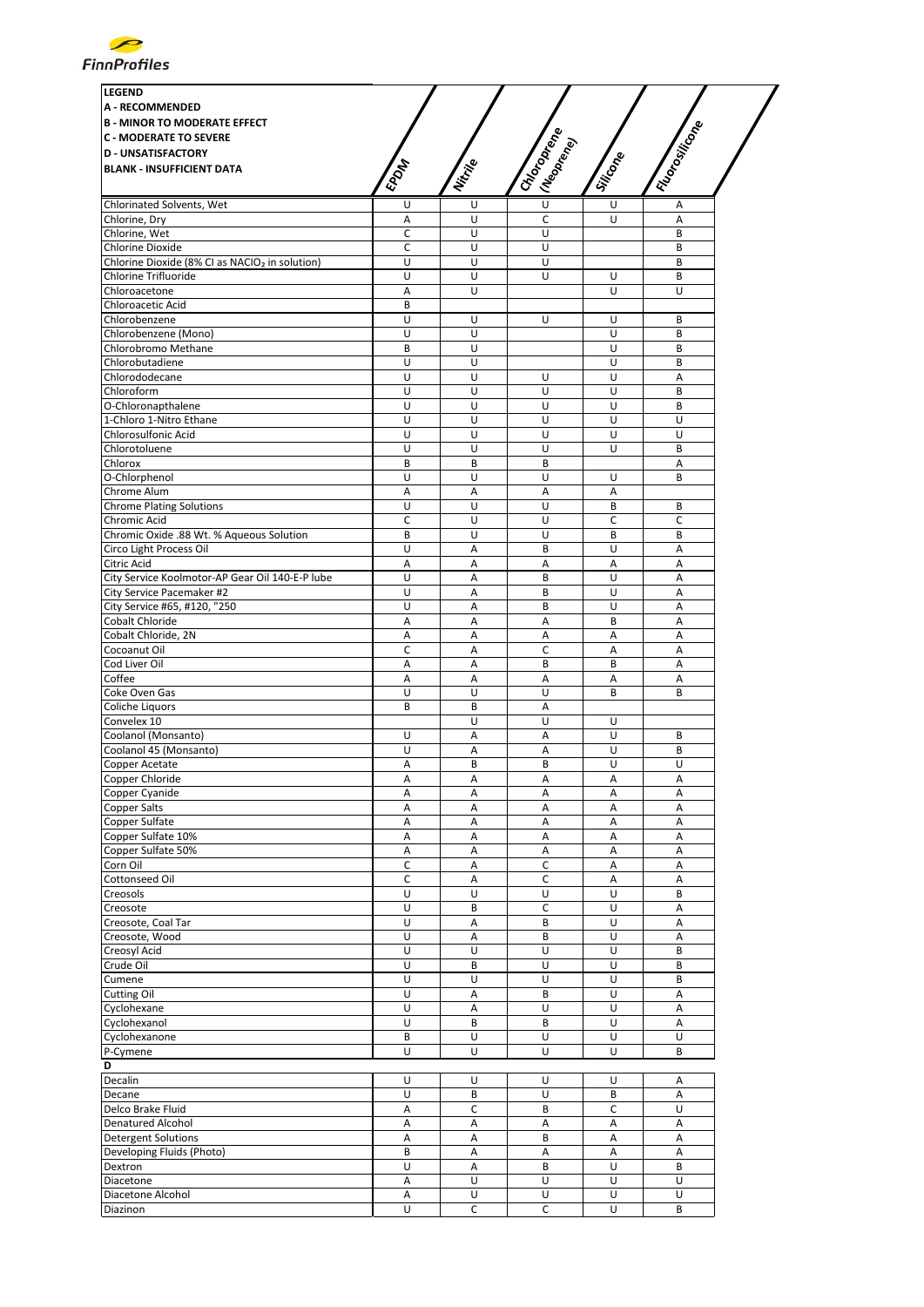

| <b>LEGEND</b>                       |             |                |                           |              |               |
|-------------------------------------|-------------|----------------|---------------------------|--------------|---------------|
| <b>A - RECOMMENDED</b>              |             |                |                           |              |               |
| <b>B - MINOR TO MODERATE EFFECT</b> |             |                |                           |              | I Floronikone |
|                                     |             |                |                           |              |               |
| <b>C - MODERATE TO SEVERE</b>       |             |                |                           |              |               |
| <b>D - UNSATISFACTORY</b>           |             |                |                           |              |               |
| <b>BLANK - INSUFFICIENT DATA</b>    |             |                |                           |              |               |
|                                     | <b>EPOM</b> | Nitrille       | I Choronego<br>(Neoprend) | Siticope     |               |
|                                     |             |                | $\cup$                    |              |               |
| Dibenzyl Ether                      | В           | U              |                           |              |               |
| Dibenzyl Sebacate                   | B           | U              | U                         | C            | C             |
| Dibromoethyl Benzene                | U           | U              | U                         | U            | B             |
| Dextron                             | U           | Α              | B                         | U            | B             |
| Diacetone                           | A           | U              | U                         | Ù            | Ù             |
| Diacetone Alcohol                   | Α           | U              | U                         | U            | U             |
| Diazinon                            | U           | c              | C                         | U            | B             |
| Dibenzyl Ether                      | B           | U              | U                         |              |               |
| Dibenzyl Sebacate                   | B           | U              | U                         | C            | C             |
| Dibromoethyl Benzene                | U           | U              | U                         | U            | B             |
| Dibutylamine                        | U           | U              | U                         | C            | U             |
| Dibutyl Ether                       | C           | U              | U                         | U            | $\mathsf C$   |
| Dibutyl Phthalate                   | Α           | U              | U                         | B            | c             |
|                                     | B           | U              | U                         | B            | B             |
| Dibutyl Sebacate                    |             |                |                           |              |               |
| O-Dichlorobenzene                   | U           | U              | U                         | U            | B<br>B        |
| P-Dichlorobenzene                   | U           | U              | U                         | U            |               |
| Dichloro-Butane                     | U           | B              | U                         | U            | B             |
| Dichloro-Isopropyl Ether            | $\mathsf C$ | U              | U                         | U            | $\mathsf{C}$  |
| Dicyclohexylamine                   | U           | c              | U                         |              | U             |
| Diesel Oil                          | U           | $\overline{A}$ | B                         | U            | A             |
| Di-ester Lubricant MIL-L-7808       | U           | B              | U                         | U            | B             |
| Di-ester Synthetic Lubricants       | U           | B              | U                         | U            | B             |
| Diethylamine                        | B           | C              | C                         | B            | U             |
| Diethyl Benezene                    | U           | U              | U                         | U            | C             |
| Diethyl Ether                       | U           | U              | С                         | U            | C             |
| Diethyl Sebacate                    | B           | U              | U                         | B            | B             |
| Diethylene Glycol                   | А           | Α              | А                         | B            | A             |
| Difluorodibromomenthane             | B           | U              | U                         | U            |               |
|                                     | U           | B              |                           | U            |               |
| Diisobutylene                       |             |                | U                         |              | C             |
| Diisooctyl Sebacate                 | $\mathsf C$ | c              | U                         | C            | C             |
| Diisopropyl Benzene                 | U           | U              | U                         |              | B             |
| Diisopropyl Ketone                  | А           | U              | U                         | U            | U             |
| Dimethyl Aniline                    | B           |                | U                         |              | U             |
| Dimethyl Formamide                  | B           | B              | U                         | B            | U             |
| Dimethyl Phthalate                  | B           | U              | U                         |              | B             |
| Dinitro Toluene                     | U           | U              | U                         | U            | U             |
| Dioctyl Phthalate                   | B           | U              | U                         | C            | B             |
| Dioctyl Sebacate                    | B           | U              | U                         | $\mathsf C$  | $\mathsf C$   |
| Dioxane                             | B           | U              | U                         | U            | U             |
| Dioxolane                           | B           | U              | U                         | U            | U             |
| Dipentene                           | U           | В              | U                         | U            | c             |
| Diphenyl                            | U           | U              | U                         | U            | B             |
| Diphenyl Oxides                     | U           | Α              | U                         | c            | B             |
|                                     |             |                |                           |              |               |
| Dow Chemical 50.4                   | Α           |                | B                         |              | U             |
| Dow Chemical ET378                  |             | U              | U                         | U            |               |
| Dow Chemical ET588                  | Α           | C              | B                         |              | U             |
| Dow Corning -3                      | Α           | Α              | Α                         | С            | Α             |
| Dow Corning -4                      | А           | А              | А                         | С            | Α             |
| Dow Corning -5                      | Α           | А              | Α                         | $\mathsf C$  | А             |
| Dow Corning -11                     | Α           | Α              | Α                         | с            | Α             |
| Dow Corning -33                     | Α           | Α              | Α                         | $\mathsf C$  | А             |
| Dow Corning -44                     | Α           | Α              | Α                         | C            | Α             |
| Dow Corning -55                     | Α           | Α              | Α                         | C            | Α             |
| Dow Corning -200                    | Α           | Α              | Α                         | C            | Α             |
| Dow Corning -220                    | Α           | Α              | Α                         | C            | Α             |
| Dow Corning -510                    | Α           | Α              | Α                         | с            | Α             |
| Dow Corning -550                    | А           | А              | Α                         | C            | Α             |
|                                     |             |                |                           |              |               |
| Dow Corning -704                    | Α           | B              |                           |              |               |
| Dow Corning -705                    | Α           | B              |                           |              |               |
| Dow Corning -710                    | Α           | Α              | Α                         | с            | Α             |
| Dow Corning -1208                   | Α           | Α              | Α                         | C            | Α             |
| Dow Corning -4050                   | Α           | Α              | Α                         | С            | А             |
| Dow Corning -6620                   | Α           | Α              | Α                         | С            | Α             |
| Dow Corning -F60                    | Α           | Α              | А                         | C            | Α             |
| Dow Corning -F61                    | Α           | Α              | Α                         | B            | Α             |
| Dow Corning -XF60                   | Α           | Α              | А                         | C            | Α             |
| Dow Guard                           | Α           | Α              | Α                         | Α            | Α             |
| Dowtherm Oil                        | U           |                | U                         | B            | A             |
| Dowtherm A or E                     | U           | U              | U                         | U            | B             |
| Dowtherm 209, 50% Solution          | Α           | C              | B                         | $\mathsf{C}$ |               |
|                                     | А           |                | B                         |              | А             |
| Drinking Water                      |             | А              |                           | Α            |               |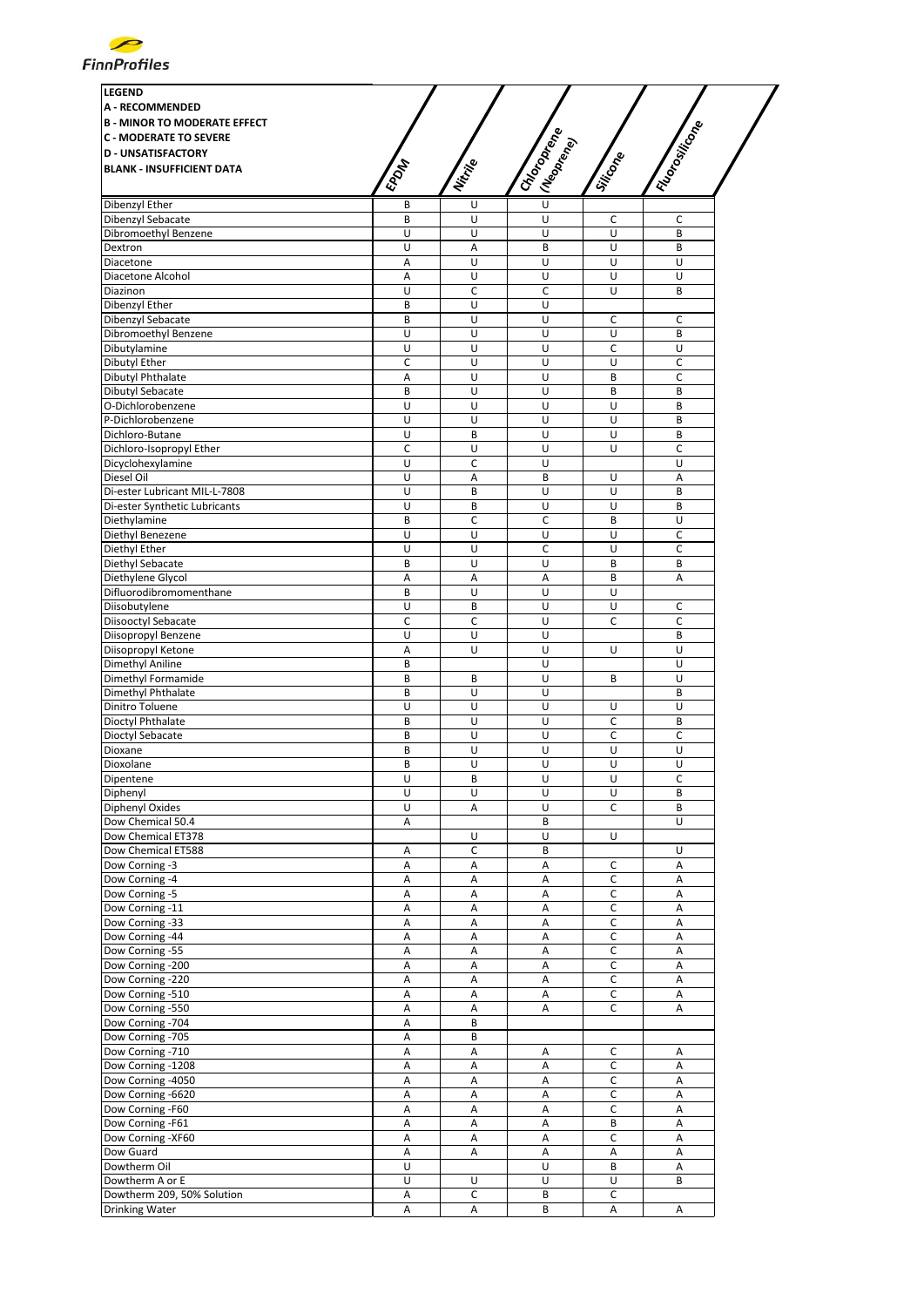

| <b>LEGEND</b><br><b>A - RECOMMENDED</b><br><b>B - MINOR TO MODERATE EFFECT</b><br><b>C - MODERATE TO SEVERE</b><br><b>D - UNSATISFACTORY</b><br><b>BLANK - INSUFFICIENT DATA</b> | EPOM | Nitrije | I Choronego<br>I (Neoprend) | Siticope | I Floromicon |
|----------------------------------------------------------------------------------------------------------------------------------------------------------------------------------|------|---------|-----------------------------|----------|--------------|
| Dry Cleaning Fluids                                                                                                                                                              | U    | c       | Ù                           | U        | B            |
| DTE Light Oil                                                                                                                                                                    | U    | A       | B                           | U        | A            |
| Е                                                                                                                                                                                |      |         |                             |          |              |
| Elco 28-EP Lubricant                                                                                                                                                             | Α    | Α       | c                           | B        | Α            |
| Epichlorohydrin                                                                                                                                                                  | B    | U       | U                           | U        | U            |
| <b>Epoxy Resins</b>                                                                                                                                                              | Α    |         | Α                           |          |              |
| Esem-6 Fluid                                                                                                                                                                     | Α    |         | B                           |          |              |
| Esso Fuel 208                                                                                                                                                                    | U    | Α       | B                           | U        | Α            |
| Esso Golden Gasoline                                                                                                                                                             | U    | B       | U                           | U        | Α            |
| Esso Motor Oil                                                                                                                                                                   | U    | Α       | C                           | U        | Α            |
| Esso Transmission fluid (type A)                                                                                                                                                 | U    | A       | B                           | U        | A            |
| Esso WS3812 (MIL-L-7808A)                                                                                                                                                        | U    | A       | U                           | U        | A            |
| Esso XP90-EP Lubricant                                                                                                                                                           | U    | A       | B                           | U        | A            |
| <b>Esstic 42, 43</b>                                                                                                                                                             | U    | Α       | B                           | U        | Α            |
| Ethane                                                                                                                                                                           | U    | A       | B                           | U        | B            |
| Ethanol                                                                                                                                                                          | Α    | c       | Α                           | B        | Α            |
| <b>Ethanol Amine</b>                                                                                                                                                             | B    | B       | B                           | B        | U            |
| Ethers                                                                                                                                                                           | C    | U       | U                           | U        | C            |
| Ethy Acetate-Organic Ester                                                                                                                                                       | B    | U       | U                           | B        | U            |
| Ethyl Acetoacetate                                                                                                                                                               | B    | U       | U                           | B        | U            |
| <b>Ethyl Acrylate</b>                                                                                                                                                            | B    | U       | U                           | B        | U            |
| Ethyl Acrylic Acid                                                                                                                                                               | B    | U       | B                           | U        | U            |
| <b>Ethyl Alcohol</b>                                                                                                                                                             | A    | C       | A                           | B        | A            |
| <b>Ethyl Benzene</b>                                                                                                                                                             | U    | U       | U                           | U        | A            |
| Ethyl Benzoate                                                                                                                                                                   | U    | U       | U                           | U        | A            |
| <b>Ethyl Bromide</b>                                                                                                                                                             | U    | B       | U                           |          | A            |
| <b>Ethyl Chloride</b>                                                                                                                                                            | Α    | A       | B                           | U        | A            |
| Ethyl Chlorocarbonate                                                                                                                                                            | U    | U       | U                           | U        | B            |
| Ethyl Chloroformate                                                                                                                                                              | U    | U       | U                           | U        | B            |
| <b>Ethyl Cyclopentane</b>                                                                                                                                                        | U    | A       | C                           | U        | Α            |
| <b>Ethyl Ether</b>                                                                                                                                                               | C    | C       | U                           | U        | C            |
| <b>Ethyl Formate</b>                                                                                                                                                             | B    | U       | B                           |          | A            |
| <b>Ethyl Hexanol</b>                                                                                                                                                             | Α    | Α       | Α                           | B        | Α            |
| <b>Ethyl Mercaptan</b>                                                                                                                                                           | U    | U       | C                           | C        |              |
| <b>Ethyl Oxalate</b>                                                                                                                                                             | U    | U       | U                           | U        | B            |
| Ethyl Pentachlorobenzene                                                                                                                                                         | U    | U       | U                           | U        | B            |
| <b>Ethyl Silicate</b>                                                                                                                                                            | Α    | Α       | Α                           |          | A            |
| Ethylene<br>Ethylene Chloride                                                                                                                                                    | U    | Α       |                             |          | Α<br>C       |
|                                                                                                                                                                                  | B    | U<br>U  | U<br>B                      | U<br>C   | B            |
| Ethylene Chlorohydrin<br><b>Ethylene Diamine</b>                                                                                                                                 | Α    | Α       | Α                           | Α        | U            |
| <b>Ethylene Dibromide</b>                                                                                                                                                        | C    | U       | U                           | U        | C            |
| <b>Ethylene Dichloride</b>                                                                                                                                                       | C    | U       | U                           | U        | C            |
| <b>Ethylene Glycol</b>                                                                                                                                                           | Α    | Α       | Α                           | Α        | Α            |
| <b>Ethylene Oxide</b>                                                                                                                                                            | C    | U       | U                           | U        | U            |
| <b>Ethylene Trichloride</b>                                                                                                                                                      | С    | U       | U                           | U        | C            |
| Ethylmorpholene Stannous Octoate (50/50 mixture)                                                                                                                                 | B    | U       |                             |          |              |
| F                                                                                                                                                                                |      |         |                             |          |              |
| F-60 Fluid (Dow Corning)                                                                                                                                                         | Α    | Α       | Α                           | U        | Α            |
| F-61 Fluid (Dow Corning)                                                                                                                                                         | Α    | A       | Α                           | U        | А            |
| Fatty Acids                                                                                                                                                                      | U    | В       | B                           | С        |              |
| FC-43 Heptacosofluorotri-butylamine                                                                                                                                              | Α    | Α       | Α                           | Α        | Α            |
| FC75 Fluorocarbon                                                                                                                                                                | Α    | Α       | Α                           | Α        | B            |
| Ferric Chloride                                                                                                                                                                  | A    | А       | B                           | B        | А            |
| <b>Ferric Nitrate</b>                                                                                                                                                            | Α    | Α       | Α                           | C        | Α            |
| Ferric Sulfate                                                                                                                                                                   | А    | А       | Α                           | B        | Α            |
| Fish Oil                                                                                                                                                                         |      | Α       |                             | Α        | Α            |
| Fluoroboric Acid                                                                                                                                                                 | Α    | Α       | Α                           |          |              |
| Fluorine (Liquid)                                                                                                                                                                | C    |         |                             | U        |              |
| Fluorobenzene                                                                                                                                                                    | U    | U       | U                           | U        | В            |
| Fluorocarbon Oils                                                                                                                                                                | Α    |         |                             |          |              |
| Fluorolube                                                                                                                                                                       | Α    | Α       | Α                           | Α        | B            |
| Fluorinated Cyclic Ethers                                                                                                                                                        | Α    |         |                             |          |              |
| <b>Fluosilicic Acid</b>                                                                                                                                                          |      | Α       | Α                           |          |              |
| Formaldehyde                                                                                                                                                                     | Α    | C       | C                           | В        | U            |
| Fromic Acid                                                                                                                                                                      | Α    | B       | Α                           | B        | c            |
| Freon, 11                                                                                                                                                                        | U    | B       | U                           | U        | B            |
| Freon, 12                                                                                                                                                                        | В    | Α       | Α                           | U        | U            |
| Freon, 12 and ASTM-Oil #2 (50/50 mixture)                                                                                                                                        | U    | Α       | B                           | U        | B            |
| Freon, 12 and Suniso 4G (50/50 mixture)                                                                                                                                          | U    | Α       | B                           | U        | B            |
| Freon, 13                                                                                                                                                                        | А    | Α       | А                           | U        | U            |
|                                                                                                                                                                                  |      |         |                             |          |              |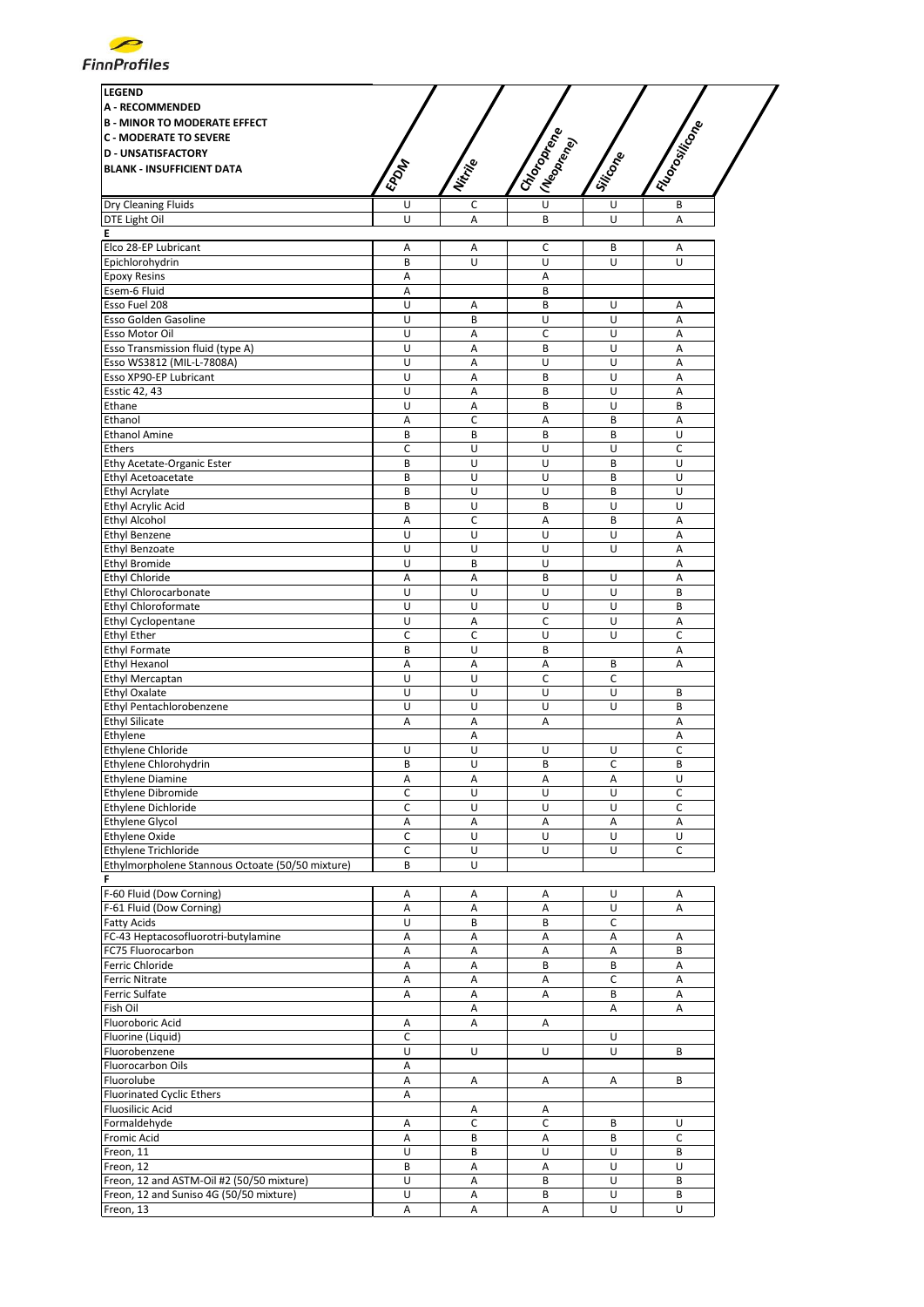

| <b>LEGEND</b><br><b>A - RECOMMENDED</b><br><b>B - MINOR TO MODERATE EFFECT</b><br><b>C - MODERATE TO SEVERE</b><br><b>D - UNSATISFACTORY</b><br><b>BLANK - INSUFFICIENT DATA</b> | EPOM                    | Nitrije | I Choronego<br>I (Neoprend) | Siticone | I Floresticon |
|----------------------------------------------------------------------------------------------------------------------------------------------------------------------------------|-------------------------|---------|-----------------------------|----------|---------------|
| Freon, 13B1                                                                                                                                                                      | А                       | Α       | A                           | U        | B             |
| Freon, 14                                                                                                                                                                        | Α                       | A       | А                           | U        |               |
| Freon, 21                                                                                                                                                                        | U                       | U       | B                           | U        |               |
| Freon, 22                                                                                                                                                                        | Α                       | U       | Α                           | U        | U             |
| Freon 22 and ASTM Oil #2 (50/50 mixture)                                                                                                                                         | U                       | U       | B                           | U        | B             |
| Freon. 31                                                                                                                                                                        | A                       | U       | A                           |          |               |
| Freon, 32                                                                                                                                                                        | Α                       | Α       | Α                           |          |               |
| Freon, 112                                                                                                                                                                       | U                       | B       | B                           | U        |               |
| Freon, 113                                                                                                                                                                       | U                       | Α       | Α                           | U        | U             |
| Freon, 114                                                                                                                                                                       | Α                       | Α       | Α                           | U        | B             |
| Freon, 114B2                                                                                                                                                                     | U                       | B       | Α                           | U        |               |
| Freon, 115                                                                                                                                                                       | Α                       | A       | A                           | U        |               |
| Freon, 142b                                                                                                                                                                      | Α                       | A       | A                           |          |               |
| Freon 152a                                                                                                                                                                       | Α                       | A       | А                           |          |               |
| Freon, 218                                                                                                                                                                       | Α                       | Α       | A                           |          |               |
| Freon, C316                                                                                                                                                                      | Α                       | Α       | Α                           |          |               |
| Freon, C318                                                                                                                                                                      | А                       | Α       | Α                           |          |               |
| Freon, 502                                                                                                                                                                       | Α                       | B       | Α                           |          |               |
| Freon, BF                                                                                                                                                                        | U                       | B       | B                           | U        |               |
| Freon, MF                                                                                                                                                                        | U                       | B       | U                           | U        |               |
| Freon, TF                                                                                                                                                                        | U                       | Α       | Α                           | U        | Α             |
| Freon, TA                                                                                                                                                                        | Α                       | A       | A                           | Α        | A             |
| Freon, TC                                                                                                                                                                        | B                       | Α       | Α                           | U        | Α             |
| Freon, TMC                                                                                                                                                                       | B                       | B       | B                           | C        | Α             |
| Freon, T-P35                                                                                                                                                                     | Α                       | A       | A                           | A        |               |
| Freon, T-WD602                                                                                                                                                                   | B                       | B       | B                           | U        |               |
| Froen, PCA                                                                                                                                                                       | U                       | A       | A                           | U        |               |
| Fuel Oil                                                                                                                                                                         | U                       | Α       | B                           | U        |               |
| Fuel Oil, Acidic                                                                                                                                                                 | U                       | Α       | B                           | Α        | U             |
| Fuel Oil, #6                                                                                                                                                                     | U                       | B       | U                           | Α        | U             |
| <b>Fumaric Acid</b>                                                                                                                                                              |                         | Α       | B                           | B        | U             |
| Fuming Sulphuric Acid (20/25% Oleum)                                                                                                                                             | U                       | U       | U                           | U        | B             |
| Furan (Furfuran)                                                                                                                                                                 | C                       | U       | U                           |          |               |
| Furfural                                                                                                                                                                         | B                       | U       | U                           | U        |               |
| Furfuraldehyde                                                                                                                                                                   | B                       | U       | U                           | U        |               |
| <b>Furfaryl Alcohol</b>                                                                                                                                                          | B                       | U       | U                           | U        |               |
| <b>Furyl Carbinol</b>                                                                                                                                                            | B                       | U       | U                           | U        | A             |
| Fyrquel A60                                                                                                                                                                      | B                       | U       | U                           | C        | Α             |
| Fyrquel 90, 100, 150, 220, 300, 500                                                                                                                                              | Α                       | U       | U                           | A        | A             |
| G                                                                                                                                                                                |                         |         |                             |          |               |
| Gallic Acid                                                                                                                                                                      | В                       | В       | В                           |          | Α             |
| Gasoline                                                                                                                                                                         | U                       | A       | B                           | U        | А             |
| Gelatin                                                                                                                                                                          | Α                       | Α       | Α                           | Α        | А             |
| Girling Brake Fluid                                                                                                                                                              | Α                       | C       | B                           |          | U<br>U        |
| <b>Glacial Acetic Acid</b>                                                                                                                                                       | B                       | B       | U<br>B                      | B        |               |
| Glauber's Salt<br>Glucose                                                                                                                                                        | B<br>Α                  | U<br>A  | Α                           |          | Α<br>Α        |
| Glue (Depending on type)                                                                                                                                                         | Α                       | A       | Α                           | Α<br>Α   | Α             |
| Glycarine-Glycerol                                                                                                                                                               | А                       | A       | А                           | Α        | A             |
| Glycols                                                                                                                                                                          | Α                       | A       | А                           | Α        | А             |
| Green Sulphate Liquor                                                                                                                                                            | А                       | B       | B                           | Α        | B             |
| <b>Gulfcrown Grease</b>                                                                                                                                                          | U                       | Α       | B                           | U        | Α             |
| <b>Gulf Endurance Oils</b>                                                                                                                                                       | U                       | Α       | B                           | U        | Α             |
| Gulf FR Fluids (Emulsion)                                                                                                                                                        | U                       | А       | B                           | U        | А             |
| Gulf FRG-Fluids                                                                                                                                                                  | Α                       | Α       | Α                           | Α        | А             |
| Gulf FRP-Fluids                                                                                                                                                                  | B                       | U       | U                           | Α        | B             |
| Gulf Harmony Oils                                                                                                                                                                | U                       | Α       | В                           | U        | Α             |
| <b>Gulf High Temperature Grease</b>                                                                                                                                              | U                       | Α       | B                           | U        | Α             |
| <b>Gulf Legion Oils</b>                                                                                                                                                          | $\overline{\mathsf{U}}$ | A       | B                           | U        | Α             |
| <b>Gulf Paramount Oils</b>                                                                                                                                                       | U                       | Α       | B                           | U        | Α             |
| <b>Gulf Security Oils</b>                                                                                                                                                        | U                       | А       | B                           | U        | А             |
| н                                                                                                                                                                                |                         |         |                             |          |               |
| Halowax Oil                                                                                                                                                                      | U                       | U       | U                           | U        | Α             |
| Hannifin Lube A                                                                                                                                                                  | U                       | Α       | Α                           | B        | Α             |
| <b>Heavy Water</b>                                                                                                                                                               | Α                       | Α       | B                           | Α        | А             |
| HEF-2 (High Energy Fuel)                                                                                                                                                         | U                       | В       | U                           | U        | B             |
| Helium                                                                                                                                                                           | Α                       | Α       | Α                           | Α        | А             |
| N-Heptane                                                                                                                                                                        | U                       | A       | B                           | U        | А             |
| N-Hexaldehyde                                                                                                                                                                    | Α                       | U       | Α                           | B        | U             |
| Hexane                                                                                                                                                                           | U                       | Α       | B                           | U        | Α             |
| N-Hexane-1                                                                                                                                                                       | $\overline{U}$          | B       | B                           | U        | Α             |
|                                                                                                                                                                                  |                         |         |                             |          |               |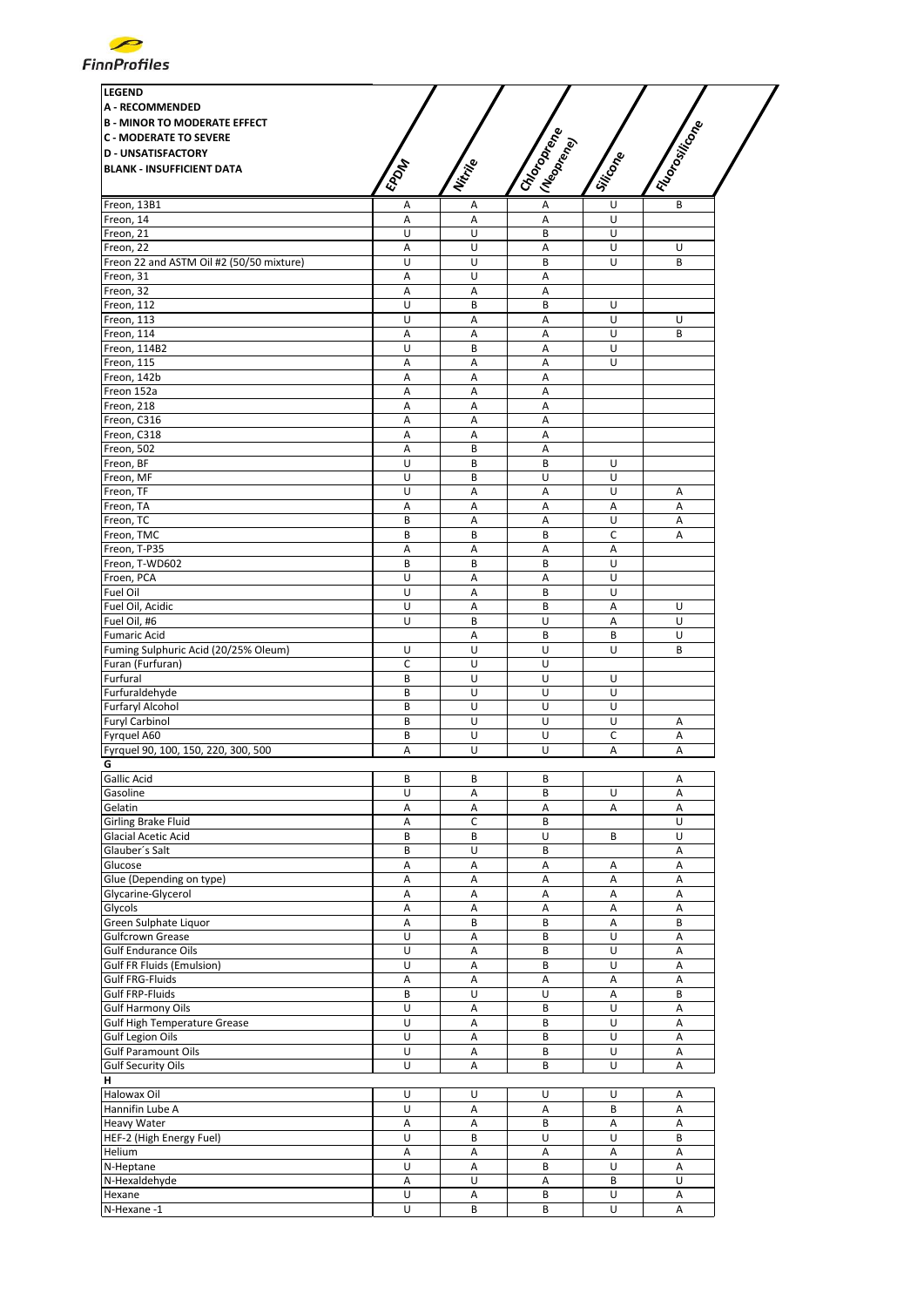

| I Floodwing<br>I Choroptene<br>I (Neopr <sub>rency)</sub><br>Siticope<br>Nitrije<br><b>EPORT</b><br>B<br>Hexyl Alcohol<br>С<br>B<br>B<br>Α<br>High Viscosity Lubricant, U4<br>A<br>B<br>Α<br>Α<br>B<br>High Viscosity Lubricant, H2<br>B<br>B<br>Α<br>Α<br>Α<br>U<br>$\mathsf C$<br>$\mathsf C$<br>Hilo MS#1<br>Α<br>U<br>Houghto-Safe 271 (Water and Glycol base)<br>Α<br>Α<br>B<br>B<br>B<br>Houghto-Safe 620 (Wate/Glycol)<br>B<br>B<br>B<br>А<br>A<br>Houghto-Safe 1010. Phosphate Ester<br>U<br>U<br>C<br>B<br>Α<br>Houghto-Safe 1055, Phosphate Ester<br>U<br>C<br>А<br>U<br>B<br>Houghto-Safe 1120, Phosphate Ester<br>U<br>U<br>C<br>B<br>Α<br>U<br>C<br>Houghto-Safe 5040 (Water/Oil emulsion)<br>А<br>B<br>B<br>Hydraulic Oil (Petroleum Base)<br>U<br>A<br>B<br>C<br>Α<br>$\mathsf C$<br>Hydrazine<br>А<br>B<br>B<br>Hydrobromic Acid<br>U<br>А<br>U<br>U<br>C<br>U<br>U<br>$\mathsf C$<br>Hydrobromic Acid 40%<br>А<br>B<br>Hydrocarbons (Saturdated)<br>U<br>U<br>A<br>Α<br>B<br>C<br>Hydrochloric Acid Hot 37%<br>U<br>U<br>U<br>U<br>Hydrochloric Acid Cold 37%<br>Α<br>B<br>B<br>B<br>B<br>Hydrochloric Acid 3 Molar<br>А<br>C<br>U<br>B<br>c<br>$\mathsf C$<br>U<br>U<br>$\mathsf C$<br>Hydrochloric Acid Concentrated<br>U<br>Hydrocyanic Acid<br>C<br>B<br>Α<br>B<br>B<br>Hydro-Drive MIH-50 (Petroleum Base)<br>U<br>B<br>B<br>Α<br>Α<br>Hydro-Drive MIH-10 (Petroleum Base)<br>U<br>A<br>B<br>B<br>A<br>Hydrofluoric Acid, 65% Max. Cold<br>А<br>А<br>U<br>B<br>Hydrofluoric Acid, 65% Min. Cold<br>C<br>U<br>U<br>U<br>U<br>C<br>U<br>$\cup$<br>Hydrofluoric Acid, 65% Max. Hot<br>U<br>U<br>U<br>U<br>U<br>U<br>U<br>Hydrofluoric Acid, 65% Min. Hot<br>Hydrofluosilicic Acid<br>U<br>U<br>А<br>B<br>B<br>C<br>A<br>C<br>Hydrogen Gas, Cold<br>А<br>Α<br>Hydrogen Gas, Hot<br>А<br>Α<br>С<br>C<br>Α<br>Hydrogen Peroxide (1)<br>Α<br>A<br>A<br>B<br>Α<br>Hydrogen Peroxide 90% (1)<br>$\mathsf C$<br>U<br>U<br>B<br>B<br>Hydrogen Sulfide Dry, Cold<br>C<br>C<br>Α<br>Α<br>Α<br>Hydrogen Sulfile Dry, Hot<br>Α<br>U<br>B<br>C<br>c<br>Hydrogen Sulfide Wet, Cold<br>U<br>C<br>$\mathsf C$<br>А<br>А<br>Α<br>U<br>B<br>C<br>C<br>A<br>А<br>B<br>B<br>B<br>U<br>C<br>U<br>B<br>Α<br>B<br>B<br>U<br>U<br>U<br>U<br>А<br>U<br>U<br>Α<br>Α<br>U<br>U<br>U<br>U<br>Α<br>U<br>B<br>U<br>U<br>B<br>U<br>Α<br>Α<br>U<br>B<br>Α<br>U<br>A<br>U<br>B<br>U<br>Α<br>Α<br>U<br>B<br>U<br>Α<br>Α<br>B<br>U<br>B<br>A<br>U<br>U<br>U<br>U<br>U<br>А<br>Α<br>B<br>B<br>А<br>Α<br>U<br>U<br>Α<br>A<br>U<br>U<br>А<br>Α<br>В<br>U<br>Α<br>B<br>U<br>A<br>U<br>Α<br>U<br>U<br>U<br>B<br>B<br>Α<br>В<br>Α<br>B<br>U<br>U<br>U<br>U<br>Α<br>B<br>B<br>B<br>Α<br>U<br>U<br>U<br>U<br>B<br>U<br>C<br>U<br>C<br>B<br>U<br>U<br>U<br>Α<br>Α<br>U<br>Α<br>U<br>U<br>B<br>U<br>U<br>U<br>А<br>B<br>U<br>U<br>Α<br>U<br>B<br>U<br>Α<br>U<br>U<br>B<br>B<br>Α<br>Α<br>Α<br>U<br>С<br>U<br>Α<br>Α<br>U<br>U<br>А<br>U<br>Α | <b>LEGEND</b><br><b>A - RECOMMENDED</b><br><b>B - MINOR TO MODERATE EFFECT</b> |  |  |  |
|--------------------------------------------------------------------------------------------------------------------------------------------------------------------------------------------------------------------------------------------------------------------------------------------------------------------------------------------------------------------------------------------------------------------------------------------------------------------------------------------------------------------------------------------------------------------------------------------------------------------------------------------------------------------------------------------------------------------------------------------------------------------------------------------------------------------------------------------------------------------------------------------------------------------------------------------------------------------------------------------------------------------------------------------------------------------------------------------------------------------------------------------------------------------------------------------------------------------------------------------------------------------------------------------------------------------------------------------------------------------------------------------------------------------------------------------------------------------------------------------------------------------------------------------------------------------------------------------------------------------------------------------------------------------------------------------------------------------------------------------------------------------------------------------------------------------------------------------------------------------------------------------------------------------------------------------------------------------------------------------------------------------------------------------------------------------------------------------------------------------------------------------------------------------------------------------------------------------------------------------------------------------------------------------------------------------------------------------------------------------------------------------------------------------------------------------------------------------------------------------------------------------------------------------------------------------------------------------------------------------------------------------------------------------------------------------------------------------------------------------------------------------------------------------------------------------------------------------------------------------------------------------------------------------|--------------------------------------------------------------------------------|--|--|--|
|                                                                                                                                                                                                                                                                                                                                                                                                                                                                                                                                                                                                                                                                                                                                                                                                                                                                                                                                                                                                                                                                                                                                                                                                                                                                                                                                                                                                                                                                                                                                                                                                                                                                                                                                                                                                                                                                                                                                                                                                                                                                                                                                                                                                                                                                                                                                                                                                                                                                                                                                                                                                                                                                                                                                                                                                                                                                                                                    | <b>C - MODERATE TO SEVERE</b>                                                  |  |  |  |
|                                                                                                                                                                                                                                                                                                                                                                                                                                                                                                                                                                                                                                                                                                                                                                                                                                                                                                                                                                                                                                                                                                                                                                                                                                                                                                                                                                                                                                                                                                                                                                                                                                                                                                                                                                                                                                                                                                                                                                                                                                                                                                                                                                                                                                                                                                                                                                                                                                                                                                                                                                                                                                                                                                                                                                                                                                                                                                                    | <b>D - UNSATISFACTORY</b>                                                      |  |  |  |
|                                                                                                                                                                                                                                                                                                                                                                                                                                                                                                                                                                                                                                                                                                                                                                                                                                                                                                                                                                                                                                                                                                                                                                                                                                                                                                                                                                                                                                                                                                                                                                                                                                                                                                                                                                                                                                                                                                                                                                                                                                                                                                                                                                                                                                                                                                                                                                                                                                                                                                                                                                                                                                                                                                                                                                                                                                                                                                                    | <b>BLANK - INSUFFICIENT DATA</b>                                               |  |  |  |
|                                                                                                                                                                                                                                                                                                                                                                                                                                                                                                                                                                                                                                                                                                                                                                                                                                                                                                                                                                                                                                                                                                                                                                                                                                                                                                                                                                                                                                                                                                                                                                                                                                                                                                                                                                                                                                                                                                                                                                                                                                                                                                                                                                                                                                                                                                                                                                                                                                                                                                                                                                                                                                                                                                                                                                                                                                                                                                                    |                                                                                |  |  |  |
|                                                                                                                                                                                                                                                                                                                                                                                                                                                                                                                                                                                                                                                                                                                                                                                                                                                                                                                                                                                                                                                                                                                                                                                                                                                                                                                                                                                                                                                                                                                                                                                                                                                                                                                                                                                                                                                                                                                                                                                                                                                                                                                                                                                                                                                                                                                                                                                                                                                                                                                                                                                                                                                                                                                                                                                                                                                                                                                    |                                                                                |  |  |  |
|                                                                                                                                                                                                                                                                                                                                                                                                                                                                                                                                                                                                                                                                                                                                                                                                                                                                                                                                                                                                                                                                                                                                                                                                                                                                                                                                                                                                                                                                                                                                                                                                                                                                                                                                                                                                                                                                                                                                                                                                                                                                                                                                                                                                                                                                                                                                                                                                                                                                                                                                                                                                                                                                                                                                                                                                                                                                                                                    |                                                                                |  |  |  |
|                                                                                                                                                                                                                                                                                                                                                                                                                                                                                                                                                                                                                                                                                                                                                                                                                                                                                                                                                                                                                                                                                                                                                                                                                                                                                                                                                                                                                                                                                                                                                                                                                                                                                                                                                                                                                                                                                                                                                                                                                                                                                                                                                                                                                                                                                                                                                                                                                                                                                                                                                                                                                                                                                                                                                                                                                                                                                                                    |                                                                                |  |  |  |
|                                                                                                                                                                                                                                                                                                                                                                                                                                                                                                                                                                                                                                                                                                                                                                                                                                                                                                                                                                                                                                                                                                                                                                                                                                                                                                                                                                                                                                                                                                                                                                                                                                                                                                                                                                                                                                                                                                                                                                                                                                                                                                                                                                                                                                                                                                                                                                                                                                                                                                                                                                                                                                                                                                                                                                                                                                                                                                                    |                                                                                |  |  |  |
|                                                                                                                                                                                                                                                                                                                                                                                                                                                                                                                                                                                                                                                                                                                                                                                                                                                                                                                                                                                                                                                                                                                                                                                                                                                                                                                                                                                                                                                                                                                                                                                                                                                                                                                                                                                                                                                                                                                                                                                                                                                                                                                                                                                                                                                                                                                                                                                                                                                                                                                                                                                                                                                                                                                                                                                                                                                                                                                    |                                                                                |  |  |  |
|                                                                                                                                                                                                                                                                                                                                                                                                                                                                                                                                                                                                                                                                                                                                                                                                                                                                                                                                                                                                                                                                                                                                                                                                                                                                                                                                                                                                                                                                                                                                                                                                                                                                                                                                                                                                                                                                                                                                                                                                                                                                                                                                                                                                                                                                                                                                                                                                                                                                                                                                                                                                                                                                                                                                                                                                                                                                                                                    |                                                                                |  |  |  |
|                                                                                                                                                                                                                                                                                                                                                                                                                                                                                                                                                                                                                                                                                                                                                                                                                                                                                                                                                                                                                                                                                                                                                                                                                                                                                                                                                                                                                                                                                                                                                                                                                                                                                                                                                                                                                                                                                                                                                                                                                                                                                                                                                                                                                                                                                                                                                                                                                                                                                                                                                                                                                                                                                                                                                                                                                                                                                                                    |                                                                                |  |  |  |
|                                                                                                                                                                                                                                                                                                                                                                                                                                                                                                                                                                                                                                                                                                                                                                                                                                                                                                                                                                                                                                                                                                                                                                                                                                                                                                                                                                                                                                                                                                                                                                                                                                                                                                                                                                                                                                                                                                                                                                                                                                                                                                                                                                                                                                                                                                                                                                                                                                                                                                                                                                                                                                                                                                                                                                                                                                                                                                                    |                                                                                |  |  |  |
|                                                                                                                                                                                                                                                                                                                                                                                                                                                                                                                                                                                                                                                                                                                                                                                                                                                                                                                                                                                                                                                                                                                                                                                                                                                                                                                                                                                                                                                                                                                                                                                                                                                                                                                                                                                                                                                                                                                                                                                                                                                                                                                                                                                                                                                                                                                                                                                                                                                                                                                                                                                                                                                                                                                                                                                                                                                                                                                    |                                                                                |  |  |  |
|                                                                                                                                                                                                                                                                                                                                                                                                                                                                                                                                                                                                                                                                                                                                                                                                                                                                                                                                                                                                                                                                                                                                                                                                                                                                                                                                                                                                                                                                                                                                                                                                                                                                                                                                                                                                                                                                                                                                                                                                                                                                                                                                                                                                                                                                                                                                                                                                                                                                                                                                                                                                                                                                                                                                                                                                                                                                                                                    |                                                                                |  |  |  |
|                                                                                                                                                                                                                                                                                                                                                                                                                                                                                                                                                                                                                                                                                                                                                                                                                                                                                                                                                                                                                                                                                                                                                                                                                                                                                                                                                                                                                                                                                                                                                                                                                                                                                                                                                                                                                                                                                                                                                                                                                                                                                                                                                                                                                                                                                                                                                                                                                                                                                                                                                                                                                                                                                                                                                                                                                                                                                                                    |                                                                                |  |  |  |
|                                                                                                                                                                                                                                                                                                                                                                                                                                                                                                                                                                                                                                                                                                                                                                                                                                                                                                                                                                                                                                                                                                                                                                                                                                                                                                                                                                                                                                                                                                                                                                                                                                                                                                                                                                                                                                                                                                                                                                                                                                                                                                                                                                                                                                                                                                                                                                                                                                                                                                                                                                                                                                                                                                                                                                                                                                                                                                                    |                                                                                |  |  |  |
|                                                                                                                                                                                                                                                                                                                                                                                                                                                                                                                                                                                                                                                                                                                                                                                                                                                                                                                                                                                                                                                                                                                                                                                                                                                                                                                                                                                                                                                                                                                                                                                                                                                                                                                                                                                                                                                                                                                                                                                                                                                                                                                                                                                                                                                                                                                                                                                                                                                                                                                                                                                                                                                                                                                                                                                                                                                                                                                    |                                                                                |  |  |  |
|                                                                                                                                                                                                                                                                                                                                                                                                                                                                                                                                                                                                                                                                                                                                                                                                                                                                                                                                                                                                                                                                                                                                                                                                                                                                                                                                                                                                                                                                                                                                                                                                                                                                                                                                                                                                                                                                                                                                                                                                                                                                                                                                                                                                                                                                                                                                                                                                                                                                                                                                                                                                                                                                                                                                                                                                                                                                                                                    |                                                                                |  |  |  |
|                                                                                                                                                                                                                                                                                                                                                                                                                                                                                                                                                                                                                                                                                                                                                                                                                                                                                                                                                                                                                                                                                                                                                                                                                                                                                                                                                                                                                                                                                                                                                                                                                                                                                                                                                                                                                                                                                                                                                                                                                                                                                                                                                                                                                                                                                                                                                                                                                                                                                                                                                                                                                                                                                                                                                                                                                                                                                                                    |                                                                                |  |  |  |
|                                                                                                                                                                                                                                                                                                                                                                                                                                                                                                                                                                                                                                                                                                                                                                                                                                                                                                                                                                                                                                                                                                                                                                                                                                                                                                                                                                                                                                                                                                                                                                                                                                                                                                                                                                                                                                                                                                                                                                                                                                                                                                                                                                                                                                                                                                                                                                                                                                                                                                                                                                                                                                                                                                                                                                                                                                                                                                                    |                                                                                |  |  |  |
|                                                                                                                                                                                                                                                                                                                                                                                                                                                                                                                                                                                                                                                                                                                                                                                                                                                                                                                                                                                                                                                                                                                                                                                                                                                                                                                                                                                                                                                                                                                                                                                                                                                                                                                                                                                                                                                                                                                                                                                                                                                                                                                                                                                                                                                                                                                                                                                                                                                                                                                                                                                                                                                                                                                                                                                                                                                                                                                    |                                                                                |  |  |  |
|                                                                                                                                                                                                                                                                                                                                                                                                                                                                                                                                                                                                                                                                                                                                                                                                                                                                                                                                                                                                                                                                                                                                                                                                                                                                                                                                                                                                                                                                                                                                                                                                                                                                                                                                                                                                                                                                                                                                                                                                                                                                                                                                                                                                                                                                                                                                                                                                                                                                                                                                                                                                                                                                                                                                                                                                                                                                                                                    |                                                                                |  |  |  |
|                                                                                                                                                                                                                                                                                                                                                                                                                                                                                                                                                                                                                                                                                                                                                                                                                                                                                                                                                                                                                                                                                                                                                                                                                                                                                                                                                                                                                                                                                                                                                                                                                                                                                                                                                                                                                                                                                                                                                                                                                                                                                                                                                                                                                                                                                                                                                                                                                                                                                                                                                                                                                                                                                                                                                                                                                                                                                                                    |                                                                                |  |  |  |
|                                                                                                                                                                                                                                                                                                                                                                                                                                                                                                                                                                                                                                                                                                                                                                                                                                                                                                                                                                                                                                                                                                                                                                                                                                                                                                                                                                                                                                                                                                                                                                                                                                                                                                                                                                                                                                                                                                                                                                                                                                                                                                                                                                                                                                                                                                                                                                                                                                                                                                                                                                                                                                                                                                                                                                                                                                                                                                                    |                                                                                |  |  |  |
|                                                                                                                                                                                                                                                                                                                                                                                                                                                                                                                                                                                                                                                                                                                                                                                                                                                                                                                                                                                                                                                                                                                                                                                                                                                                                                                                                                                                                                                                                                                                                                                                                                                                                                                                                                                                                                                                                                                                                                                                                                                                                                                                                                                                                                                                                                                                                                                                                                                                                                                                                                                                                                                                                                                                                                                                                                                                                                                    |                                                                                |  |  |  |
|                                                                                                                                                                                                                                                                                                                                                                                                                                                                                                                                                                                                                                                                                                                                                                                                                                                                                                                                                                                                                                                                                                                                                                                                                                                                                                                                                                                                                                                                                                                                                                                                                                                                                                                                                                                                                                                                                                                                                                                                                                                                                                                                                                                                                                                                                                                                                                                                                                                                                                                                                                                                                                                                                                                                                                                                                                                                                                                    |                                                                                |  |  |  |
|                                                                                                                                                                                                                                                                                                                                                                                                                                                                                                                                                                                                                                                                                                                                                                                                                                                                                                                                                                                                                                                                                                                                                                                                                                                                                                                                                                                                                                                                                                                                                                                                                                                                                                                                                                                                                                                                                                                                                                                                                                                                                                                                                                                                                                                                                                                                                                                                                                                                                                                                                                                                                                                                                                                                                                                                                                                                                                                    |                                                                                |  |  |  |
|                                                                                                                                                                                                                                                                                                                                                                                                                                                                                                                                                                                                                                                                                                                                                                                                                                                                                                                                                                                                                                                                                                                                                                                                                                                                                                                                                                                                                                                                                                                                                                                                                                                                                                                                                                                                                                                                                                                                                                                                                                                                                                                                                                                                                                                                                                                                                                                                                                                                                                                                                                                                                                                                                                                                                                                                                                                                                                                    |                                                                                |  |  |  |
|                                                                                                                                                                                                                                                                                                                                                                                                                                                                                                                                                                                                                                                                                                                                                                                                                                                                                                                                                                                                                                                                                                                                                                                                                                                                                                                                                                                                                                                                                                                                                                                                                                                                                                                                                                                                                                                                                                                                                                                                                                                                                                                                                                                                                                                                                                                                                                                                                                                                                                                                                                                                                                                                                                                                                                                                                                                                                                                    |                                                                                |  |  |  |
|                                                                                                                                                                                                                                                                                                                                                                                                                                                                                                                                                                                                                                                                                                                                                                                                                                                                                                                                                                                                                                                                                                                                                                                                                                                                                                                                                                                                                                                                                                                                                                                                                                                                                                                                                                                                                                                                                                                                                                                                                                                                                                                                                                                                                                                                                                                                                                                                                                                                                                                                                                                                                                                                                                                                                                                                                                                                                                                    |                                                                                |  |  |  |
|                                                                                                                                                                                                                                                                                                                                                                                                                                                                                                                                                                                                                                                                                                                                                                                                                                                                                                                                                                                                                                                                                                                                                                                                                                                                                                                                                                                                                                                                                                                                                                                                                                                                                                                                                                                                                                                                                                                                                                                                                                                                                                                                                                                                                                                                                                                                                                                                                                                                                                                                                                                                                                                                                                                                                                                                                                                                                                                    |                                                                                |  |  |  |
|                                                                                                                                                                                                                                                                                                                                                                                                                                                                                                                                                                                                                                                                                                                                                                                                                                                                                                                                                                                                                                                                                                                                                                                                                                                                                                                                                                                                                                                                                                                                                                                                                                                                                                                                                                                                                                                                                                                                                                                                                                                                                                                                                                                                                                                                                                                                                                                                                                                                                                                                                                                                                                                                                                                                                                                                                                                                                                                    |                                                                                |  |  |  |
|                                                                                                                                                                                                                                                                                                                                                                                                                                                                                                                                                                                                                                                                                                                                                                                                                                                                                                                                                                                                                                                                                                                                                                                                                                                                                                                                                                                                                                                                                                                                                                                                                                                                                                                                                                                                                                                                                                                                                                                                                                                                                                                                                                                                                                                                                                                                                                                                                                                                                                                                                                                                                                                                                                                                                                                                                                                                                                                    |                                                                                |  |  |  |
|                                                                                                                                                                                                                                                                                                                                                                                                                                                                                                                                                                                                                                                                                                                                                                                                                                                                                                                                                                                                                                                                                                                                                                                                                                                                                                                                                                                                                                                                                                                                                                                                                                                                                                                                                                                                                                                                                                                                                                                                                                                                                                                                                                                                                                                                                                                                                                                                                                                                                                                                                                                                                                                                                                                                                                                                                                                                                                                    |                                                                                |  |  |  |
|                                                                                                                                                                                                                                                                                                                                                                                                                                                                                                                                                                                                                                                                                                                                                                                                                                                                                                                                                                                                                                                                                                                                                                                                                                                                                                                                                                                                                                                                                                                                                                                                                                                                                                                                                                                                                                                                                                                                                                                                                                                                                                                                                                                                                                                                                                                                                                                                                                                                                                                                                                                                                                                                                                                                                                                                                                                                                                                    |                                                                                |  |  |  |
|                                                                                                                                                                                                                                                                                                                                                                                                                                                                                                                                                                                                                                                                                                                                                                                                                                                                                                                                                                                                                                                                                                                                                                                                                                                                                                                                                                                                                                                                                                                                                                                                                                                                                                                                                                                                                                                                                                                                                                                                                                                                                                                                                                                                                                                                                                                                                                                                                                                                                                                                                                                                                                                                                                                                                                                                                                                                                                                    |                                                                                |  |  |  |
|                                                                                                                                                                                                                                                                                                                                                                                                                                                                                                                                                                                                                                                                                                                                                                                                                                                                                                                                                                                                                                                                                                                                                                                                                                                                                                                                                                                                                                                                                                                                                                                                                                                                                                                                                                                                                                                                                                                                                                                                                                                                                                                                                                                                                                                                                                                                                                                                                                                                                                                                                                                                                                                                                                                                                                                                                                                                                                                    |                                                                                |  |  |  |
|                                                                                                                                                                                                                                                                                                                                                                                                                                                                                                                                                                                                                                                                                                                                                                                                                                                                                                                                                                                                                                                                                                                                                                                                                                                                                                                                                                                                                                                                                                                                                                                                                                                                                                                                                                                                                                                                                                                                                                                                                                                                                                                                                                                                                                                                                                                                                                                                                                                                                                                                                                                                                                                                                                                                                                                                                                                                                                                    |                                                                                |  |  |  |
|                                                                                                                                                                                                                                                                                                                                                                                                                                                                                                                                                                                                                                                                                                                                                                                                                                                                                                                                                                                                                                                                                                                                                                                                                                                                                                                                                                                                                                                                                                                                                                                                                                                                                                                                                                                                                                                                                                                                                                                                                                                                                                                                                                                                                                                                                                                                                                                                                                                                                                                                                                                                                                                                                                                                                                                                                                                                                                                    | Hydrogen Sulfide Wet, Hot                                                      |  |  |  |
|                                                                                                                                                                                                                                                                                                                                                                                                                                                                                                                                                                                                                                                                                                                                                                                                                                                                                                                                                                                                                                                                                                                                                                                                                                                                                                                                                                                                                                                                                                                                                                                                                                                                                                                                                                                                                                                                                                                                                                                                                                                                                                                                                                                                                                                                                                                                                                                                                                                                                                                                                                                                                                                                                                                                                                                                                                                                                                                    | Hydrolube-Water/Ethylene Glycol                                                |  |  |  |
|                                                                                                                                                                                                                                                                                                                                                                                                                                                                                                                                                                                                                                                                                                                                                                                                                                                                                                                                                                                                                                                                                                                                                                                                                                                                                                                                                                                                                                                                                                                                                                                                                                                                                                                                                                                                                                                                                                                                                                                                                                                                                                                                                                                                                                                                                                                                                                                                                                                                                                                                                                                                                                                                                                                                                                                                                                                                                                                    | Hydroquinone                                                                   |  |  |  |
|                                                                                                                                                                                                                                                                                                                                                                                                                                                                                                                                                                                                                                                                                                                                                                                                                                                                                                                                                                                                                                                                                                                                                                                                                                                                                                                                                                                                                                                                                                                                                                                                                                                                                                                                                                                                                                                                                                                                                                                                                                                                                                                                                                                                                                                                                                                                                                                                                                                                                                                                                                                                                                                                                                                                                                                                                                                                                                                    | Hydyne                                                                         |  |  |  |
|                                                                                                                                                                                                                                                                                                                                                                                                                                                                                                                                                                                                                                                                                                                                                                                                                                                                                                                                                                                                                                                                                                                                                                                                                                                                                                                                                                                                                                                                                                                                                                                                                                                                                                                                                                                                                                                                                                                                                                                                                                                                                                                                                                                                                                                                                                                                                                                                                                                                                                                                                                                                                                                                                                                                                                                                                                                                                                                    | Hyjet                                                                          |  |  |  |
|                                                                                                                                                                                                                                                                                                                                                                                                                                                                                                                                                                                                                                                                                                                                                                                                                                                                                                                                                                                                                                                                                                                                                                                                                                                                                                                                                                                                                                                                                                                                                                                                                                                                                                                                                                                                                                                                                                                                                                                                                                                                                                                                                                                                                                                                                                                                                                                                                                                                                                                                                                                                                                                                                                                                                                                                                                                                                                                    | Hyjet III                                                                      |  |  |  |
|                                                                                                                                                                                                                                                                                                                                                                                                                                                                                                                                                                                                                                                                                                                                                                                                                                                                                                                                                                                                                                                                                                                                                                                                                                                                                                                                                                                                                                                                                                                                                                                                                                                                                                                                                                                                                                                                                                                                                                                                                                                                                                                                                                                                                                                                                                                                                                                                                                                                                                                                                                                                                                                                                                                                                                                                                                                                                                                    | Hyjet S                                                                        |  |  |  |
|                                                                                                                                                                                                                                                                                                                                                                                                                                                                                                                                                                                                                                                                                                                                                                                                                                                                                                                                                                                                                                                                                                                                                                                                                                                                                                                                                                                                                                                                                                                                                                                                                                                                                                                                                                                                                                                                                                                                                                                                                                                                                                                                                                                                                                                                                                                                                                                                                                                                                                                                                                                                                                                                                                                                                                                                                                                                                                                    | Hyjet W                                                                        |  |  |  |
|                                                                                                                                                                                                                                                                                                                                                                                                                                                                                                                                                                                                                                                                                                                                                                                                                                                                                                                                                                                                                                                                                                                                                                                                                                                                                                                                                                                                                                                                                                                                                                                                                                                                                                                                                                                                                                                                                                                                                                                                                                                                                                                                                                                                                                                                                                                                                                                                                                                                                                                                                                                                                                                                                                                                                                                                                                                                                                                    | <b>Hypochlorous Acid</b>                                                       |  |  |  |
|                                                                                                                                                                                                                                                                                                                                                                                                                                                                                                                                                                                                                                                                                                                                                                                                                                                                                                                                                                                                                                                                                                                                                                                                                                                                                                                                                                                                                                                                                                                                                                                                                                                                                                                                                                                                                                                                                                                                                                                                                                                                                                                                                                                                                                                                                                                                                                                                                                                                                                                                                                                                                                                                                                                                                                                                                                                                                                                    |                                                                                |  |  |  |
|                                                                                                                                                                                                                                                                                                                                                                                                                                                                                                                                                                                                                                                                                                                                                                                                                                                                                                                                                                                                                                                                                                                                                                                                                                                                                                                                                                                                                                                                                                                                                                                                                                                                                                                                                                                                                                                                                                                                                                                                                                                                                                                                                                                                                                                                                                                                                                                                                                                                                                                                                                                                                                                                                                                                                                                                                                                                                                                    | Industron FF44                                                                 |  |  |  |
|                                                                                                                                                                                                                                                                                                                                                                                                                                                                                                                                                                                                                                                                                                                                                                                                                                                                                                                                                                                                                                                                                                                                                                                                                                                                                                                                                                                                                                                                                                                                                                                                                                                                                                                                                                                                                                                                                                                                                                                                                                                                                                                                                                                                                                                                                                                                                                                                                                                                                                                                                                                                                                                                                                                                                                                                                                                                                                                    | Industron FF48                                                                 |  |  |  |
|                                                                                                                                                                                                                                                                                                                                                                                                                                                                                                                                                                                                                                                                                                                                                                                                                                                                                                                                                                                                                                                                                                                                                                                                                                                                                                                                                                                                                                                                                                                                                                                                                                                                                                                                                                                                                                                                                                                                                                                                                                                                                                                                                                                                                                                                                                                                                                                                                                                                                                                                                                                                                                                                                                                                                                                                                                                                                                                    | Industron FF53                                                                 |  |  |  |
|                                                                                                                                                                                                                                                                                                                                                                                                                                                                                                                                                                                                                                                                                                                                                                                                                                                                                                                                                                                                                                                                                                                                                                                                                                                                                                                                                                                                                                                                                                                                                                                                                                                                                                                                                                                                                                                                                                                                                                                                                                                                                                                                                                                                                                                                                                                                                                                                                                                                                                                                                                                                                                                                                                                                                                                                                                                                                                                    | Industron FF80                                                                 |  |  |  |
|                                                                                                                                                                                                                                                                                                                                                                                                                                                                                                                                                                                                                                                                                                                                                                                                                                                                                                                                                                                                                                                                                                                                                                                                                                                                                                                                                                                                                                                                                                                                                                                                                                                                                                                                                                                                                                                                                                                                                                                                                                                                                                                                                                                                                                                                                                                                                                                                                                                                                                                                                                                                                                                                                                                                                                                                                                                                                                                    | Iodine                                                                         |  |  |  |
|                                                                                                                                                                                                                                                                                                                                                                                                                                                                                                                                                                                                                                                                                                                                                                                                                                                                                                                                                                                                                                                                                                                                                                                                                                                                                                                                                                                                                                                                                                                                                                                                                                                                                                                                                                                                                                                                                                                                                                                                                                                                                                                                                                                                                                                                                                                                                                                                                                                                                                                                                                                                                                                                                                                                                                                                                                                                                                                    | Iodine Pentafluoride                                                           |  |  |  |
|                                                                                                                                                                                                                                                                                                                                                                                                                                                                                                                                                                                                                                                                                                                                                                                                                                                                                                                                                                                                                                                                                                                                                                                                                                                                                                                                                                                                                                                                                                                                                                                                                                                                                                                                                                                                                                                                                                                                                                                                                                                                                                                                                                                                                                                                                                                                                                                                                                                                                                                                                                                                                                                                                                                                                                                                                                                                                                                    | Iodoform                                                                       |  |  |  |
|                                                                                                                                                                                                                                                                                                                                                                                                                                                                                                                                                                                                                                                                                                                                                                                                                                                                                                                                                                                                                                                                                                                                                                                                                                                                                                                                                                                                                                                                                                                                                                                                                                                                                                                                                                                                                                                                                                                                                                                                                                                                                                                                                                                                                                                                                                                                                                                                                                                                                                                                                                                                                                                                                                                                                                                                                                                                                                                    | <b>Isobutyl Alcohol</b>                                                        |  |  |  |
|                                                                                                                                                                                                                                                                                                                                                                                                                                                                                                                                                                                                                                                                                                                                                                                                                                                                                                                                                                                                                                                                                                                                                                                                                                                                                                                                                                                                                                                                                                                                                                                                                                                                                                                                                                                                                                                                                                                                                                                                                                                                                                                                                                                                                                                                                                                                                                                                                                                                                                                                                                                                                                                                                                                                                                                                                                                                                                                    | Iso-Butyl N-Butyrate                                                           |  |  |  |
|                                                                                                                                                                                                                                                                                                                                                                                                                                                                                                                                                                                                                                                                                                                                                                                                                                                                                                                                                                                                                                                                                                                                                                                                                                                                                                                                                                                                                                                                                                                                                                                                                                                                                                                                                                                                                                                                                                                                                                                                                                                                                                                                                                                                                                                                                                                                                                                                                                                                                                                                                                                                                                                                                                                                                                                                                                                                                                                    | Isododecane                                                                    |  |  |  |
|                                                                                                                                                                                                                                                                                                                                                                                                                                                                                                                                                                                                                                                                                                                                                                                                                                                                                                                                                                                                                                                                                                                                                                                                                                                                                                                                                                                                                                                                                                                                                                                                                                                                                                                                                                                                                                                                                                                                                                                                                                                                                                                                                                                                                                                                                                                                                                                                                                                                                                                                                                                                                                                                                                                                                                                                                                                                                                                    | Iso-Octane                                                                     |  |  |  |
|                                                                                                                                                                                                                                                                                                                                                                                                                                                                                                                                                                                                                                                                                                                                                                                                                                                                                                                                                                                                                                                                                                                                                                                                                                                                                                                                                                                                                                                                                                                                                                                                                                                                                                                                                                                                                                                                                                                                                                                                                                                                                                                                                                                                                                                                                                                                                                                                                                                                                                                                                                                                                                                                                                                                                                                                                                                                                                                    | Isophorone (Ketone)                                                            |  |  |  |
|                                                                                                                                                                                                                                                                                                                                                                                                                                                                                                                                                                                                                                                                                                                                                                                                                                                                                                                                                                                                                                                                                                                                                                                                                                                                                                                                                                                                                                                                                                                                                                                                                                                                                                                                                                                                                                                                                                                                                                                                                                                                                                                                                                                                                                                                                                                                                                                                                                                                                                                                                                                                                                                                                                                                                                                                                                                                                                                    | Isopropanol                                                                    |  |  |  |
|                                                                                                                                                                                                                                                                                                                                                                                                                                                                                                                                                                                                                                                                                                                                                                                                                                                                                                                                                                                                                                                                                                                                                                                                                                                                                                                                                                                                                                                                                                                                                                                                                                                                                                                                                                                                                                                                                                                                                                                                                                                                                                                                                                                                                                                                                                                                                                                                                                                                                                                                                                                                                                                                                                                                                                                                                                                                                                                    | Isopropyl Acetate                                                              |  |  |  |
|                                                                                                                                                                                                                                                                                                                                                                                                                                                                                                                                                                                                                                                                                                                                                                                                                                                                                                                                                                                                                                                                                                                                                                                                                                                                                                                                                                                                                                                                                                                                                                                                                                                                                                                                                                                                                                                                                                                                                                                                                                                                                                                                                                                                                                                                                                                                                                                                                                                                                                                                                                                                                                                                                                                                                                                                                                                                                                                    | Isopropyl Alcohol                                                              |  |  |  |
|                                                                                                                                                                                                                                                                                                                                                                                                                                                                                                                                                                                                                                                                                                                                                                                                                                                                                                                                                                                                                                                                                                                                                                                                                                                                                                                                                                                                                                                                                                                                                                                                                                                                                                                                                                                                                                                                                                                                                                                                                                                                                                                                                                                                                                                                                                                                                                                                                                                                                                                                                                                                                                                                                                                                                                                                                                                                                                                    | Isopropyl Chloride                                                             |  |  |  |
|                                                                                                                                                                                                                                                                                                                                                                                                                                                                                                                                                                                                                                                                                                                                                                                                                                                                                                                                                                                                                                                                                                                                                                                                                                                                                                                                                                                                                                                                                                                                                                                                                                                                                                                                                                                                                                                                                                                                                                                                                                                                                                                                                                                                                                                                                                                                                                                                                                                                                                                                                                                                                                                                                                                                                                                                                                                                                                                    | <b>Isopropyl Ether</b>                                                         |  |  |  |
|                                                                                                                                                                                                                                                                                                                                                                                                                                                                                                                                                                                                                                                                                                                                                                                                                                                                                                                                                                                                                                                                                                                                                                                                                                                                                                                                                                                                                                                                                                                                                                                                                                                                                                                                                                                                                                                                                                                                                                                                                                                                                                                                                                                                                                                                                                                                                                                                                                                                                                                                                                                                                                                                                                                                                                                                                                                                                                                    | J                                                                              |  |  |  |
|                                                                                                                                                                                                                                                                                                                                                                                                                                                                                                                                                                                                                                                                                                                                                                                                                                                                                                                                                                                                                                                                                                                                                                                                                                                                                                                                                                                                                                                                                                                                                                                                                                                                                                                                                                                                                                                                                                                                                                                                                                                                                                                                                                                                                                                                                                                                                                                                                                                                                                                                                                                                                                                                                                                                                                                                                                                                                                                    | JP 3 (MIL-J-5624)                                                              |  |  |  |
|                                                                                                                                                                                                                                                                                                                                                                                                                                                                                                                                                                                                                                                                                                                                                                                                                                                                                                                                                                                                                                                                                                                                                                                                                                                                                                                                                                                                                                                                                                                                                                                                                                                                                                                                                                                                                                                                                                                                                                                                                                                                                                                                                                                                                                                                                                                                                                                                                                                                                                                                                                                                                                                                                                                                                                                                                                                                                                                    | JP 4 (MIL-J-5624)                                                              |  |  |  |
|                                                                                                                                                                                                                                                                                                                                                                                                                                                                                                                                                                                                                                                                                                                                                                                                                                                                                                                                                                                                                                                                                                                                                                                                                                                                                                                                                                                                                                                                                                                                                                                                                                                                                                                                                                                                                                                                                                                                                                                                                                                                                                                                                                                                                                                                                                                                                                                                                                                                                                                                                                                                                                                                                                                                                                                                                                                                                                                    | JP 5 (MIL-J-5624)                                                              |  |  |  |
|                                                                                                                                                                                                                                                                                                                                                                                                                                                                                                                                                                                                                                                                                                                                                                                                                                                                                                                                                                                                                                                                                                                                                                                                                                                                                                                                                                                                                                                                                                                                                                                                                                                                                                                                                                                                                                                                                                                                                                                                                                                                                                                                                                                                                                                                                                                                                                                                                                                                                                                                                                                                                                                                                                                                                                                                                                                                                                                    | JP 6 (MIL-J-25656)                                                             |  |  |  |
|                                                                                                                                                                                                                                                                                                                                                                                                                                                                                                                                                                                                                                                                                                                                                                                                                                                                                                                                                                                                                                                                                                                                                                                                                                                                                                                                                                                                                                                                                                                                                                                                                                                                                                                                                                                                                                                                                                                                                                                                                                                                                                                                                                                                                                                                                                                                                                                                                                                                                                                                                                                                                                                                                                                                                                                                                                                                                                                    | JP X (MIL-F-25604)                                                             |  |  |  |
|                                                                                                                                                                                                                                                                                                                                                                                                                                                                                                                                                                                                                                                                                                                                                                                                                                                                                                                                                                                                                                                                                                                                                                                                                                                                                                                                                                                                                                                                                                                                                                                                                                                                                                                                                                                                                                                                                                                                                                                                                                                                                                                                                                                                                                                                                                                                                                                                                                                                                                                                                                                                                                                                                                                                                                                                                                                                                                                    | К                                                                              |  |  |  |
|                                                                                                                                                                                                                                                                                                                                                                                                                                                                                                                                                                                                                                                                                                                                                                                                                                                                                                                                                                                                                                                                                                                                                                                                                                                                                                                                                                                                                                                                                                                                                                                                                                                                                                                                                                                                                                                                                                                                                                                                                                                                                                                                                                                                                                                                                                                                                                                                                                                                                                                                                                                                                                                                                                                                                                                                                                                                                                                    | Kel F Liquids                                                                  |  |  |  |
|                                                                                                                                                                                                                                                                                                                                                                                                                                                                                                                                                                                                                                                                                                                                                                                                                                                                                                                                                                                                                                                                                                                                                                                                                                                                                                                                                                                                                                                                                                                                                                                                                                                                                                                                                                                                                                                                                                                                                                                                                                                                                                                                                                                                                                                                                                                                                                                                                                                                                                                                                                                                                                                                                                                                                                                                                                                                                                                    | Kerosene                                                                       |  |  |  |
|                                                                                                                                                                                                                                                                                                                                                                                                                                                                                                                                                                                                                                                                                                                                                                                                                                                                                                                                                                                                                                                                                                                                                                                                                                                                                                                                                                                                                                                                                                                                                                                                                                                                                                                                                                                                                                                                                                                                                                                                                                                                                                                                                                                                                                                                                                                                                                                                                                                                                                                                                                                                                                                                                                                                                                                                                                                                                                                    | Keystone #87HX-Grease                                                          |  |  |  |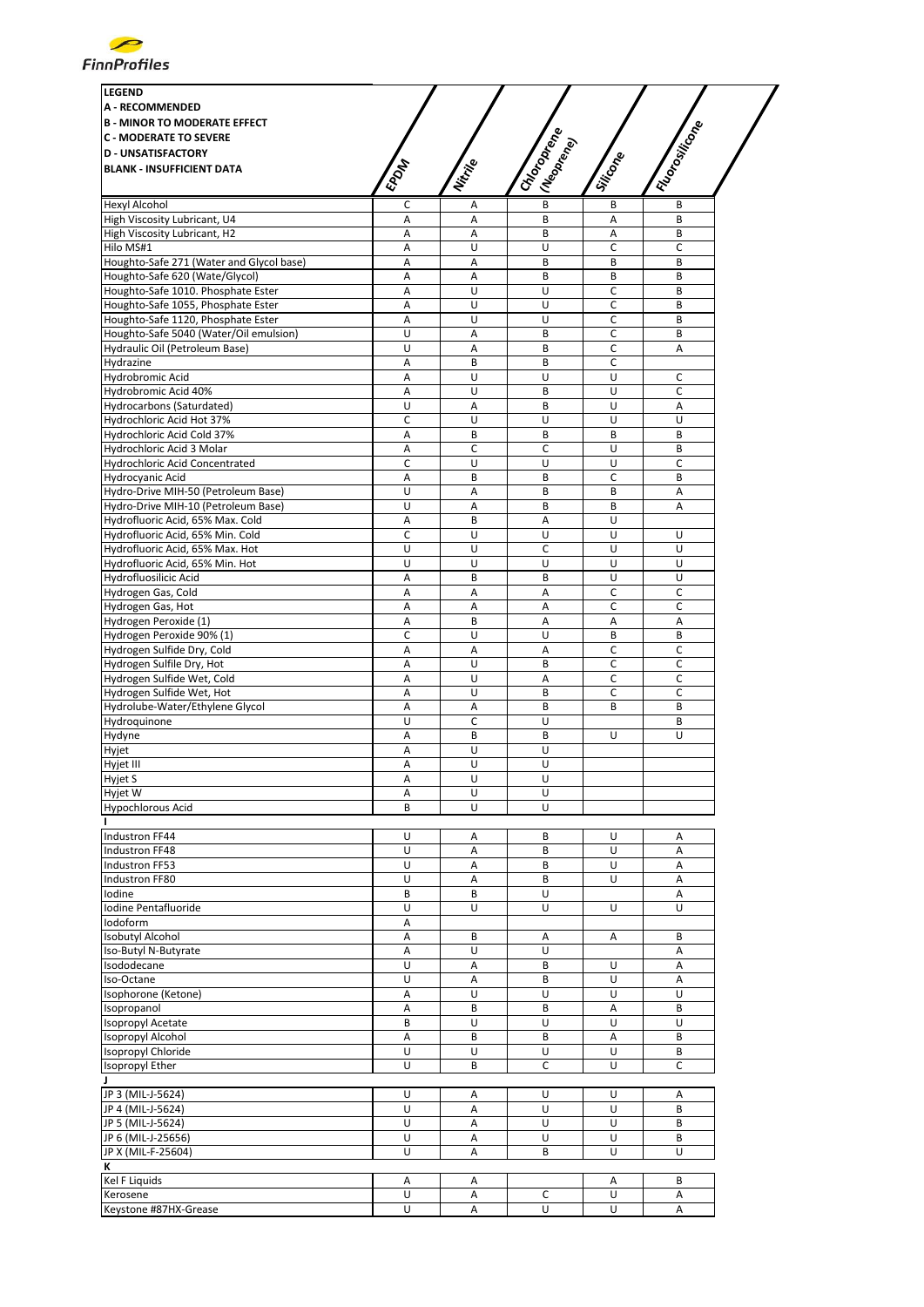

| <b>LEGEND</b>                       |      |          |             |          |             |  |
|-------------------------------------|------|----------|-------------|----------|-------------|--|
| <b>A - RECOMMENDED</b>              |      |          |             |          |             |  |
| <b>B - MINOR TO MODERATE EFFECT</b> |      |          |             |          |             |  |
| <b>C - MODERATE TO SEVERE</b>       |      |          | s           |          | tositicone  |  |
| <b>D - UNSATISFACTORY</b>           |      |          | .T<br>tere' |          |             |  |
| <b>BLANK - INSUFFICIENT DATA</b>    |      |          | Moron       |          |             |  |
|                                     | EPON | Nistinge | <b>POD</b>  | Siticope | <b>1207</b> |  |
|                                     |      |          |             |          |             |  |
|                                     |      |          |             |          |             |  |

| Lactams-Amino Acids                            | В                            | U                            | В                   |   | U |
|------------------------------------------------|------------------------------|------------------------------|---------------------|---|---|
| Lactic Acid, Cold                              | A                            | A                            | Α                   |   | A |
| Lactic Acid, Hot                               | U                            | U                            | U                   |   | B |
|                                                |                              |                              |                     |   |   |
| Lacquers                                       | U                            | U                            | U                   | U | U |
| Lacquer Solvents                               | U                            | U                            | U                   | U | U |
| Lactic Acids                                   | Α                            | A                            | Α                   | Α | Α |
| Lard, Animal Fats                              | U                            | A                            | C                   | B | Α |
| Lavender Oil                                   | U                            | B                            | U                   | U | B |
|                                                |                              | B                            | B                   | U | U |
| Lead Acetate                                   | Α                            |                              |                     |   |   |
| <b>Lead Nitrate</b>                            | Α                            | Α                            | Α                   | B | Α |
| Lead Sulphamate                                | A                            | B                            | A                   | B | A |
| Lehigh X1169                                   | U                            | Α                            | B                   | U | A |
| Lehigh X1170                                   | U                            | A                            | B                   | U | Α |
|                                                |                              |                              |                     |   |   |
| <b>Light Grease</b>                            | U                            | A                            | U                   | U | A |
| Ligroin (Petroleum Ether or Benzine)           | U                            | Α                            | B                   | U | A |
| Lime Bleach                                    | Α                            | A                            | B                   | B | A |
| Lime Sulphur                                   | A                            | U                            | S                   | S | А |
|                                                |                              | U                            | Ù                   | C | C |
| Lindol, Hydraulic Fluid (Phosphate ester type) | A                            |                              |                     |   |   |
| Linoleic Acid                                  | U                            | В                            | U                   | B |   |
| Linseed Oil                                    | C                            | Α                            | C                   | Α | Α |
| Liquid Oxygen                                  | U                            | U                            | U                   | U | U |
| Liquid Petroleum Gas (LPG)                     | U                            | A                            | B                   | C | C |
|                                                |                              |                              |                     |   |   |
| Liquimoly                                      | U                            | A                            | B                   | U | A |
| Lubricating Oils, SAE 10, 20, 30, 40, 50       | U                            | A                            | B                   | U | A |
| Lye Solutions                                  | Α                            | B                            | B                   | B | B |
| М                                              |                              |                              |                     |   |   |
|                                                |                              |                              |                     |   | A |
| Magnesium Chloride                             | Α                            | Α                            | Α                   | Α |   |
| Magnesium Hydroxide                            | Α                            | B                            | B                   |   |   |
| Magnesium Sulphate                             | Α                            | Α                            | Α                   | Α | Α |
| Magnesium Sulphite                             | A                            | A                            | Α                   | A | Α |
| <b>Magnesium Salts</b>                         | A                            | A                            | Α                   | А | Α |
|                                                |                              |                              |                     |   |   |
| Malathion                                      | U                            | B                            |                     | U | B |
| Maleic Acids                                   | U                            | U                            | U                   |   |   |
| Maleic Anhydride                               | U                            | U                            | U                   |   |   |
| Malic Acid                                     | U                            | A                            | B                   | B | Α |
|                                                |                              |                              |                     |   |   |
| <b>MCS 312</b>                                 | U                            | U                            | U                   | Α | Α |
| <b>MCS 352</b>                                 | Α                            | Ù                            | U                   | C | C |
| MCS 463                                        | A                            | U                            | U                   | C | C |
| Mercuric Chloride                              | Α                            | Α                            | Α                   |   |   |
| Mercury                                        | A                            | А                            | Α                   |   |   |
|                                                |                              |                              |                     |   |   |
| <b>Mercury Vapors</b>                          | Α                            | Α                            | А                   |   |   |
| Mesityl Oxide (Ketone)                         | B                            | Ù                            | U                   | U | U |
| Methane                                        | U                            | А                            | B                   | B | B |
| Methanol                                       | Α                            | Α                            | Α                   | Α | Α |
|                                                |                              |                              |                     |   |   |
| Methyl Acetate                                 | B                            | U                            | B                   | U | U |
| Methyl Acetoacetate                            | B                            | U                            | U                   | B | U |
| Methyl Acrylate                                | B                            | U                            | B                   | U | U |
| Methylacrylic Acid                             | B                            | U                            | B                   | U | U |
| Methyl Alcohol                                 | A                            | A                            | A                   | A | A |
|                                                |                              |                              |                     |   |   |
| Methyl Benzoate                                | U                            | U                            | U                   | U | Α |
| Methyl Bromide                                 | U                            | В                            | U                   |   | Α |
| Methyl Butyl Ketone                            | Α                            | U                            | U                   | U | U |
| Methyl Carbonate                               | U                            | U                            | U                   | U | В |
| Methyl Cellosolve                              |                              |                              |                     |   |   |
|                                                | B                            | С                            | B                   | U | U |
| Methyl Cellulose                               | B                            | В                            | B                   | B | U |
| Methyl Chloride                                | С                            | U                            | U                   | U | B |
| Methyl Chloroformate                           | U                            | U                            | U                   | U | B |
| Methyl D-Bromide                               |                              | U                            | U                   | U | B |
|                                                |                              |                              |                     |   |   |
| Methyl Cyclopentane                            | U                            | U                            | U                   | U | B |
| Methylene Chloride                             | U                            | U                            | U                   | U | B |
| Methylene Dichloride                           | U                            | U                            | U                   | U | B |
| Methyl Ether                                   | Α                            | A                            | C                   | Α | Α |
|                                                |                              |                              |                     | U | U |
| Methyl Ethyl Ketone (MEK)                      | Α                            | U                            | U                   |   |   |
| Methyl Ethyl Ketone Peroxide                   | U                            | U                            | U                   | B | U |
| Methyl Formate                                 | В                            | U                            | В                   | В |   |
| Methyl Isobutyl Ketone (MIBK)                  | C                            | U                            | U                   | U | U |
| Methyl Isopropyl Ketone                        |                              |                              |                     |   |   |
|                                                |                              |                              |                     |   |   |
|                                                | B                            | U                            | U                   | U | U |
| Methyl Methacrylate                            | U                            | U                            | U                   | C | U |
| Methyl Oleate<br>Methyl Salicylate             | B<br>$\overline{\mathsf{B}}$ | U<br>$\overline{\mathsf{u}}$ | U<br>$\overline{U}$ |   | B |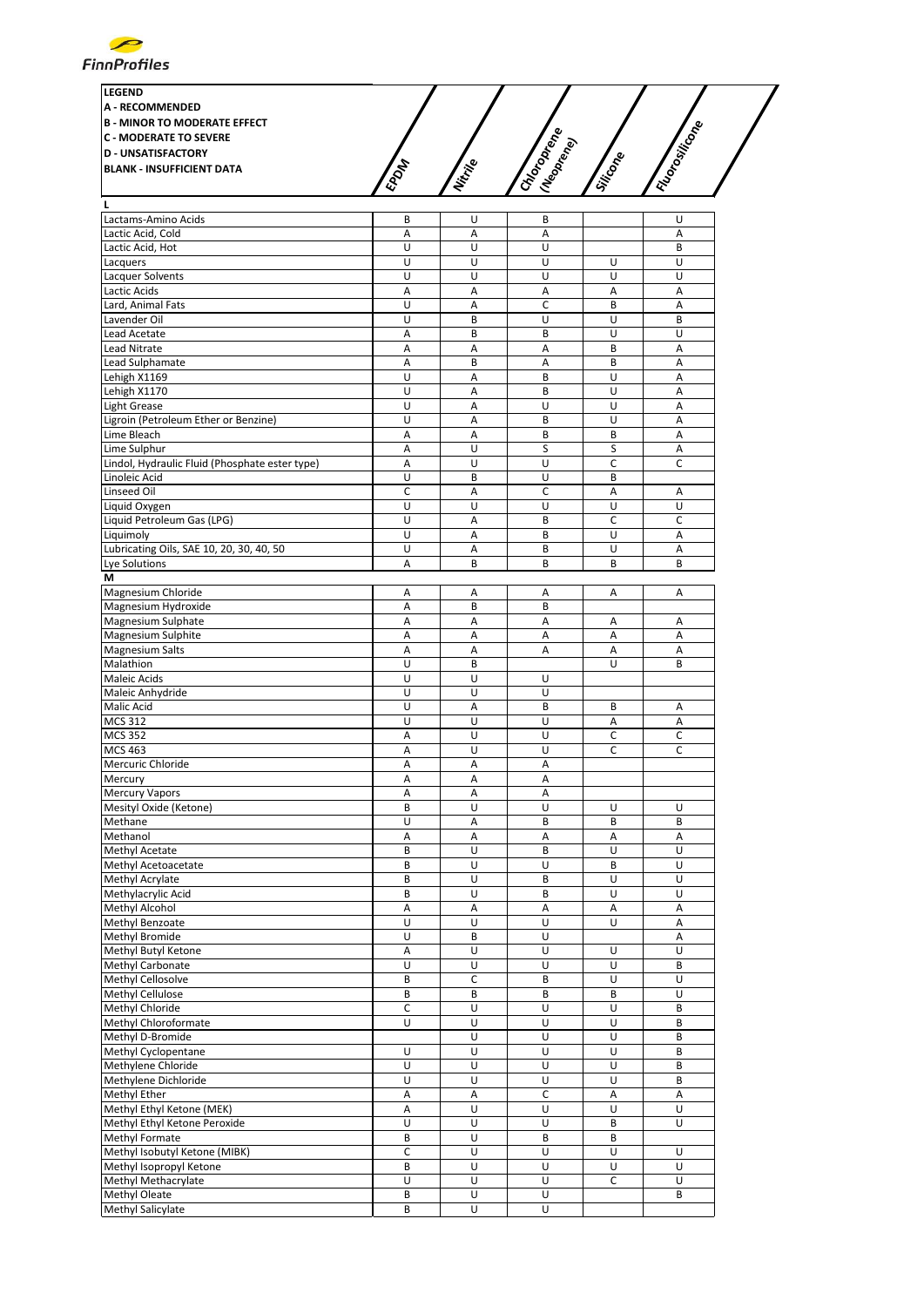| <b>LEGEND</b>                       |             |             |                              |             |                |
|-------------------------------------|-------------|-------------|------------------------------|-------------|----------------|
| <b>A - RECOMMENDED</b>              |             |             |                              |             |                |
|                                     |             |             |                              |             |                |
| <b>B - MINOR TO MODERATE EFFECT</b> |             |             |                              |             |                |
| <b>C - MODERATE TO SEVERE</b>       |             |             |                              |             |                |
| <b>D - UNSATISFACTORY</b>           |             |             |                              |             |                |
| <b>BLANK - INSUFFICIENT DATA</b>    |             |             |                              |             |                |
|                                     | <b>EPOM</b> | Nitrike     | I Choroptere<br>I (Neoprend) | Silicone    | I Florositicon |
| MIL-L-644B                          | С           | А           | C                            | с           |                |
| MIL-L-2104B                         | U           | Α           | B                            | U           | Α              |
| MIL-L-2105B                         | U           | Α           | Α                            | $\mathsf C$ | A              |
| MIL-G-2108                          | U           | Α           | Α                            | c           | Α              |
| MIL-S-3136B, Type I Fuel            | U           | Α           | B                            | U           | A              |
|                                     | U           | B           | U                            | U           | B              |
| MIL-S-3136B, Type II Fuel           | U           | B           | U                            | U           | B              |
| MIL-S-3136B, Type III Fuel          |             |             |                              |             |                |
| MIL-S-3136B, Type IV                | U           | Α           | Α                            | C           | Α              |
| MIL-S-3136B, Type V                 | U           | Α           | B                            | $\mathsf C$ | $\overline{A}$ |
| MIL-S-3136B, Type VI                | U           | Α           | U                            | C           | Α              |
| MIL-S-3136B, Type VII               | U           | A           | C                            | U           | $\overline{A}$ |
| MIL-L-3150A                         | U           | A           | B                            | U           | A              |
| MIL-G-3278                          | U           | B           | U                            | U           | B              |
| MIL-L-3503                          | U           | Α           | B                            | U           | A              |
| MIL-L-3545B                         | U           | B           | B                            | U           | Α              |
| MIL-C-4339C                         | U           | Α           | U                            | C           | A              |
| MIL-G-4343B                         | C           | B           | B                            | U           | B              |
| MIL-L-5020A                         | U           | Α           | B                            | U           | A              |
| MIL-J-5161F                         | U           | B           | U                            | U           | A              |
| MIL-C-5545A                         | U           | B           | B                            | U           | A              |
| MIL-H-5559A                         | Α           | А           | B                            | B           | B              |
| MIL-F-5566                          | A           | B           | B                            | А           | A              |
| MIL-G-5572                          | U           | Α           | U                            | U           | Α              |
| MIL-F-5602                          | U           | A           | B                            | C           | A              |
| MIL-H-5606B                         | U           | A           | B                            | U           | A              |
| MIL-J-5624G, JP-3                   | U           | Α           | U                            | U           | B              |
| MIL-J-5624G, JP-4                   | U           | Α           | U                            | U           | B              |
| MIL-J-5624G, JP-5                   | U           | Α           | U                            | U           | B              |
| MIL-L-6081C                         | U           | Α           | B                            | U           | A              |
| MIL-L-6082C                         | U           | Α           | B                            | C           | Α              |
| MIL-H-6083C                         | U           | Α           | B                            | U           | A              |
| MIL-L-6085A                         | U           | B           | U                            | U           | B              |
| MIL-L-6086B                         | U           | Α           | A                            | C           | A              |
| MIL-A-6091                          | Α           | B           | Α                            | Α           | Α              |
| MIL-L-6387A                         | U           | B           | U                            | U           | B              |
| MIL-C-6529C                         | U           | B           | B                            | U           | Α              |
| MIL-F-7024A                         | U           | A           | U                            | U           | $\overline{A}$ |
|                                     |             |             |                              |             |                |
| MIL-H-7083                          | А<br>U      | Α<br>B      | В<br>C                       | В<br>U      | В<br>А         |
| MIL-G-7118A                         |             |             |                              |             |                |
| MIL-G-7187                          | U           | Α           | U                            | U           | Α              |
| MIL-G-7421A                         | U           | В           | С                            | U           | B              |
| MIL-H-7644                          | Α           | B           | B                            | U           | B              |
| MIL-L-7645                          | U           | B           | B                            | U           | Α              |
| MIL-G-7711A                         | U           | А           | U                            | C           | А              |
| MIL-L-7808F                         | U           | B           | U                            | U           | B              |
| MIL-L-7870A                         | U           | Α           | B                            | U           | Α              |
| MIL-C-8188C                         | U           | B           | U                            | U           | B              |
| MIL-A-8243B                         | Α           | А           | B                            | B           | B              |
| MIL-L-8383B                         | U           | Α           | Α                            | C           | A              |
| MIL-H-8446B                         | U           | B           | B                            | U           | A              |
| MIL-I-8660B                         | Α           | Α           | Α                            | U           | А              |
| MIL-L-9000F                         | U           | Α           | В                            | U           | В              |
| MIL-T-9188B                         | Α           | U           | U                            | U           | C              |
| MIL-L-9236B                         | U           | B           | U                            | U           | B              |
| MIL-E-9500                          | Α           | А           | А                            | Α           | А              |
| MIL-L-10295A                        | U           | А           | B                            | C           | Α              |
| MIL-L-10324A                        | U           | А           | B                            | C           | А              |
| MIL-G-10924B                        | U           | Α           | U                            | U           | Α              |
| MIL-L-11734B                        | U           | А           | C                            | C           | A              |
| MIL-O-11773                         | U           | Α           | С                            | C           | Α              |
| MIL-P-12098                         | Α           | B           | B                            | U           | B              |
| MIL-H-13862                         | U           | Α           | B                            | C           | A              |
| MIL-H-13866A                        | U           | Α           | B                            | C           | Α              |
| MIL-H-13919A                        | U           | А           | B                            | C           | Α              |
| MIL-L-14107B                        | U           | $\mathsf C$ | Α                            | U           | Α              |
| MIL-L-15016                         | U           | Α           | B                            | U           | B              |
| MIL-L-15017                         | U           | Α           | В                            | U           | В              |
| MIL-I-15018B                        | U           | А           | А                            | C           | А              |
| MIL-I-15019C                        | U           | А           |                              | C           |                |
| MIL-L-15719A                        | В           | B           | Α<br>В                       | U           | Α<br>B         |
|                                     |             |             |                              |             |                |
| MIL-G-15793                         | U           | Α           | C                            | U           | B              |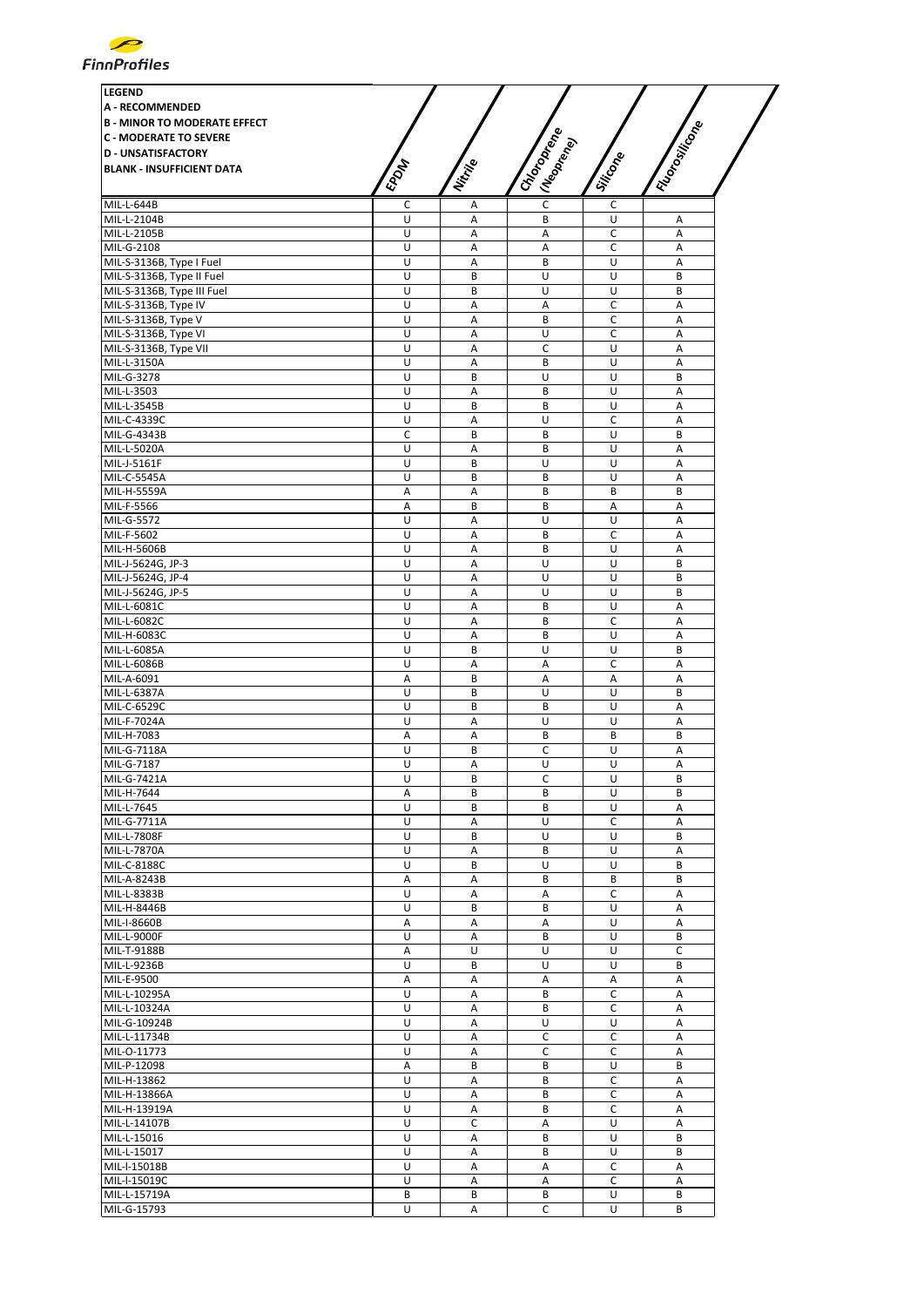| <b>LEGEND</b>                                                          |                |          |                                           |             |                 |
|------------------------------------------------------------------------|----------------|----------|-------------------------------------------|-------------|-----------------|
| <b>A - RECOMMENDED</b>                                                 |                |          |                                           |             |                 |
|                                                                        |                |          |                                           |             |                 |
| <b>B - MINOR TO MODERATE EFFECT</b>                                    |                |          |                                           |             |                 |
| <b>C - MODERATE TO SEVERE</b>                                          |                |          |                                           |             |                 |
| <b>D - UNSATISFACTORY</b>                                              |                |          |                                           |             |                 |
| <b>BLANK - INSUFFICIENT DATA</b>                                       |                |          |                                           |             |                 |
|                                                                        | <b>EPDAT</b>   | Nitrille | I Choroptere<br>I (Neopr <sub>ency)</sub> | Siticone    | I Florositicone |
| MIL-F-16884                                                            | U              | А        | C                                         | U           | Α               |
| MIL-F-16929A                                                           | U              | Α        | C                                         | c           | Α               |
| MIL-L-16958A                                                           | U              | A        | B                                         | C           | A               |
| MIL-F-17111                                                            | U              | A        | B                                         | U           | B               |
| MIL-L-17331D                                                           | U              | Α        | B                                         | U           | A               |
| MIL-L-17353A                                                           | U              | Α        | C                                         | C           | Α               |
| MIL-L-17672B                                                           | U              | Α        | Α                                         | c           | Α               |
| MIL-I-18486A                                                           | U              | Α        | Α                                         | C           | Α               |
| MIL-G-18709A                                                           | U              | A        | A                                         | C           | A               |
| MIL-H-19457B                                                           | Α              | U        | U                                         | U           | U               |
| MIL-F-19605                                                            | U              | Α        | C                                         | U           | A               |
| MIL-L-19701                                                            | U              | А        | C                                         | C           | Α               |
| MIL-L-21260                                                            | U              | A        | B                                         | U           | Α               |
| MIL-G-21568A                                                           | Α              | Α        | Α                                         | U           | B               |
| MIL-H-22072                                                            | Α              | A        | B                                         | B           | B               |
| MIL-H-22251                                                            | A              | B        | B                                         | U           |                 |
| MIL-L-22396                                                            | U              | Α        | Α                                         | C           | Α               |
| MIL-L-23699A                                                           | U              | B        | C                                         | U           | B               |
| MIL-G-23827A                                                           | U              | Α        | C                                         | C           | Α               |
| MIL-G-25013D                                                           | U              | A        | B                                         | U           | B               |
| MIL-F-25172                                                            | U              | A        | C                                         | U           | A               |
| MIL-L-25336B                                                           | U              | A        | C                                         | C           | $\overline{A}$  |
| MIL-F-25524A                                                           | U              | Α        | Ċ                                         | U           | A               |
| MIL-G-25537A                                                           | U              | Α        | B                                         | U           | Α               |
| MIL-F-25558B                                                           | U              | Α        | B                                         | U           | A               |
| MIL-F-25576C                                                           | U              | Α        | C                                         | U           | Α               |
| MIL-H-25598                                                            | U              | Α        | B                                         | C           | A               |
| MIL-F-25656B                                                           | U              | A        | U                                         | U           | B               |
| MIL-L-25681C                                                           | Α              | B        | B                                         | U           | B               |
| MIL-G-25760A                                                           | U              | B        | C                                         | U           | B               |
| MIL-L-25968                                                            | U              | Α        | C                                         | $\mathsf C$ | Α               |
| MIL-L-26087A                                                           | U              | Α        | Α                                         | c           | Α               |
| MIL-G-27343                                                            | Α              | Α        | Α                                         | U           | Α               |
| MIL-P-27402                                                            | Α              | B        | B                                         | U           |                 |
| MIL-H-27601A                                                           | U              | B        | B                                         | U           | B               |
| MIL-G-27617                                                            | А              | U        |                                           | U           | Α               |
| MIL-I-27686D                                                           | Α              | Α        | B                                         | B           | B               |
| MIL-L-27694A                                                           | А              | Α        | Α                                         | U           | Α               |
| MIL-L-46000A                                                           | U              | Α        | С                                         | C           | Α               |
| MIL-H-46001A                                                           | U              | Α        | Α                                         | C           | А               |
| MIL-L-46002                                                            | U              | Α        | Α                                         | C           | Α               |
| MIL-H-46004                                                            | $\overline{U}$ | А        | B                                         | C           | А               |
| MIL-P-46046A                                                           | Α              | В        | В                                         | U           | В               |
| MIL-H-81019B                                                           | U              | А        | B                                         | C           | А               |
| MIL-S-81087                                                            | Α              | А        | Α                                         | U           | B               |
| MIL-H-83282                                                            | U              | Α        | B                                         | U           | А               |
| Milk                                                                   | Α              | А        | А                                         | Α           | А               |
| Mineral Oils                                                           | U              | А        | B                                         | B           | Α               |
| Mobil 24 DTE                                                           | U              | Α        | B                                         | U           | А               |
| Mobil HF                                                               | U              | Α        | В                                         | U           | Α               |
| Mobil Delvac 1100, 1110, 1120, 1130                                    | U              | А        | B                                         | U           | А               |
| Mobil Nyvac 20 and 30                                                  | Α              | А        | Α                                         | Α           | Α               |
| Mobil Velocite C                                                       | U              | А        | B                                         | U           | А               |
| Mobilgas WA200, Type A, Automatic trans. Fluid                         | U              | А        | B                                         | U           | Α               |
| Mobil Oil SAE 20                                                       | U              | Α        | B                                         | U           | Α               |
| Mobiltherm 600                                                         | U              | А        | B                                         | U           | Α               |
| Mobilux                                                                | U              | А        | B                                         | U           | Α               |
| Mono Bromobenzene<br>Mono Chlorobenzene                                | U<br>U         | U<br>U   | U<br>U                                    | U<br>U      | B<br>B          |
| Mono Ethanolamine                                                      | B              | U        | U                                         | B           | U               |
|                                                                        |                | U        | U                                         |             |                 |
| Monomethyl Aniline<br>Monomethylether                                  |                | $\sf A$  | А                                         |             |                 |
|                                                                        | Α              |          |                                           |             |                 |
| Monomethyl Hydrazine<br>Mononitrotoluene & Dinitrotoluene (40/60 Mix.) | Α<br>U         | В<br>U   | В<br>U                                    | U<br>U      | C               |
|                                                                        |                |          | B                                         |             |                 |
| Monovinyl Acetylene                                                    | Α              | Α<br>C   | B                                         | В<br>C      | U               |
| Mopar Brake Fluid                                                      | А              |          |                                           |             |                 |
| <b>Mustrad Gas</b>                                                     | Α              |          | Α                                         | Α           |                 |
| N<br>Naptha                                                            |                |          |                                           |             |                 |
|                                                                        | U<br>U         | С<br>U   | U                                         | U           | B               |
|                                                                        |                |          | U                                         | U           | Α               |
| Napthalene<br>Napthenic Acid                                           | U              | B        | U                                         | U           | Α               |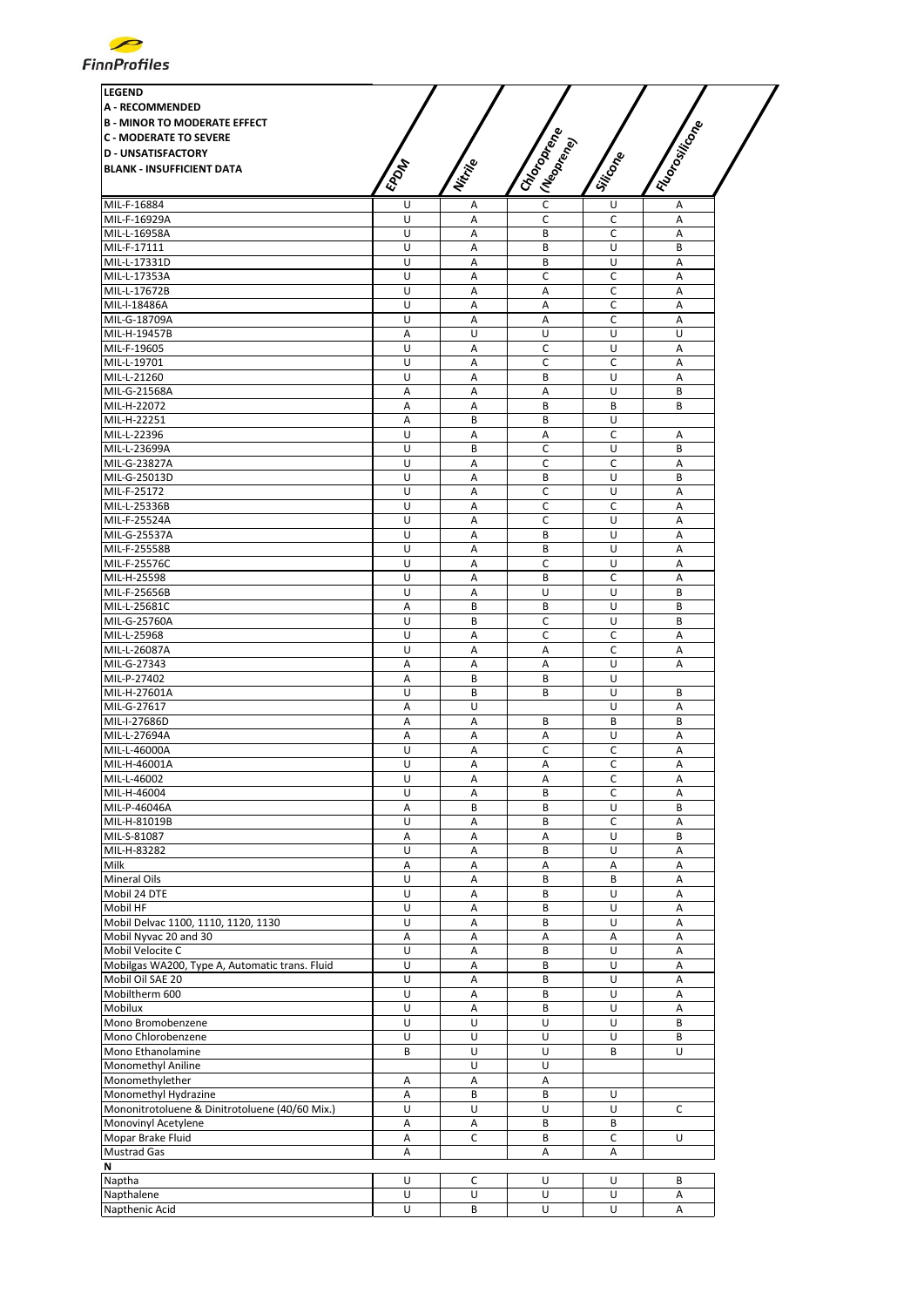

| <b>LEGEND</b>                                                         |                |         |                           |              |                 |
|-----------------------------------------------------------------------|----------------|---------|---------------------------|--------------|-----------------|
| <b>A - RECOMMENDED</b>                                                |                |         |                           |              |                 |
| <b>B - MINOR TO MODERATE EFFECT</b>                                   |                |         |                           |              | I Florositicone |
| <b>C - MODERATE TO SEVERE</b>                                         |                |         |                           |              |                 |
| <b>D - UNSATISFACTORY</b>                                             |                |         |                           |              |                 |
| <b>BLANK - INSUFFICIENT DATA</b>                                      |                |         |                           |              |                 |
|                                                                       | <b>EPOM</b>    | Nitrije | I Choronego<br>I Meaprent | Silicone     |                 |
|                                                                       |                |         | $\overline{A}$            |              |                 |
| Natural Gas<br>Neatsfoot Oil                                          | U<br>B         | Α<br>A  | U                         | Α<br>B       | C<br>A          |
| Neon                                                                  | Α              | А       | A                         | Α            | Α               |
| Neville Acid                                                          | B              | U       | U                         | U            | B               |
| Nickel Acetate                                                        | Α              | B       | B                         | U            | U               |
| Nickel Chloride                                                       | Α              | Α       | B                         | A            | А               |
| <b>Nickel Salts</b>                                                   | Α              | Α       | B                         | Α            | Α               |
| Nickel Sulfate                                                        | Α              | A       | A                         | А            | A               |
| Niter Cake                                                            | А              | Α       | Α                         | Α            | Α               |
| Nitric Acid (1) 3 Molar                                               | B              | U       | U                         | $\cup$       | $\mathsf{C}$    |
| Nitric Acid (1) Concentrated                                          | U              | U       | U                         | U            | U               |
| Nitric Acid Dilute                                                    | B              | U       | A                         | B            | B               |
| Nitric Acid (1) Red Fuming (RFNA)                                     | U              | U       | U                         | U            | U               |
| Nitric Acid (1) Inhibited Red Fuming (IRFNA)                          | U              | U       | U                         | U            | U               |
| Nitrobenzene                                                          | U              | U       | U                         | U            | U               |
| Nitrobenzine                                                          | C              |         | U                         |              | Α               |
| Nitroethane                                                           | B              | U       | C                         | U            | U               |
|                                                                       | A              | Α       | Α                         | Α            | A               |
| Nitrogen<br>Nitrogen (Textroxide (N <sub>2</sub> O <sub>4</sub> ) (1) | U              | U       | U                         | U            | U               |
| Nitromethane                                                          | B              | U       | C                         | U            | U               |
|                                                                       | B              | U       | U                         | U            | U               |
| Nitropropane<br>O                                                     |                |         |                           |              |                 |
| O-A-548A                                                              | Α              | Α       | B                         | B            | B               |
| O-T-634b                                                              | U              | C       | U                         | U            | B               |
| Octachloro Toluene                                                    | U              | U       | U                         | U            | B               |
| Octadecane                                                            | U              | A       | B                         | U            | A               |
| N-Octane                                                              | U              | B       | U                         | U            | B               |
| Octyl Alcohol                                                         | А              | B       | B                         | B            | B               |
| Oleum (Fuming Sulfuric Acid)                                          | U              | Ù       | U                         | U            |                 |
| Oleum Spirits                                                         | U              | B       | C                         | U            | B               |
| Olive Oil                                                             | B              | Α       | B                         | U            | Α               |
| Oronite 8200                                                          | U              | B       | A                         | U            | A               |
| Oronite 8515                                                          | U              | B       | A                         | U            | A               |
| Orthochloro Ethyl Benzene                                             | $\overline{U}$ | U       | U                         | U            | B               |
| Ortho-Dichlorobenzene                                                 | U              | U       | U                         | U            | B               |
| OS 45 Type III (OS45)                                                 | $\overline{U}$ | B       | A                         | U            | B               |
| OS 45 Type IV (OS45-1)                                                | U              | B       | Α                         | U            | B               |
| OS 70                                                                 | U              | B       | A                         | U            | B               |
| Oxalic Acid                                                           | Α              | B       | B                         | B            | A               |
| Oxygen, Cold                                                          | Α              | B       | Α                         | А            | А               |
| Oxygen, Cold 200-400°F                                                | U              | U       | U                         | В            | U               |
| Ozone                                                                 | A              | U       | C                         | A            | B               |
|                                                                       |                |         |                           |              |                 |
| P-S-661b                                                              | U              | Α       | С                         | U            | Α               |
| P-D-680                                                               | U              | Α       | C                         | U            | A               |
| Paint Thinner, Duco                                                   | U              | U       | U                         | U            | B               |
| Palmitic Acid                                                         | B              | Α       | B                         | U            | Α               |
| Pera-dichlorobenzene                                                  | U              | U       | U                         | U            | B               |
| Par-al-Ketone                                                         | U              | U       | U                         | U            | U               |
| Parker O Lube                                                         | U              | Α       | Α                         | B            | Α               |
| Peanut Oil                                                            | $\mathsf C$    | Α       | B                         | Α            | A               |
| Pentane, 2 Methyl                                                     | U              | Α       | B                         | U            | $\mathsf C$     |
| Pentane, 2-4 dimethyl                                                 | U              | Α       | B                         | U            | C               |
| Pentane, 3 Methyl                                                     | U              | Α       | B                         | U            | $\mathsf C$     |
| N-Pentane                                                             | U              | Α       | Α                         | U            | C               |
| Perchloric Acid                                                       | B              | U       | B                         | U            | А               |
| Perchloroethylene                                                     | U              | C       | U                         | U            | B               |
| Petroleum Oil, Crude                                                  | U              | Α       | B                         | U            | А               |
| Petroleum Oil, Below 250°F                                            | U              | Α       | B                         | B            | B               |
| Petroleum Oil, Above 250°F                                            | U              | U       | U                         | U            | U               |
| Phenol                                                                | B              | U       | U                         | U            | B               |
| Phenol, 70%/30% H <sub>2</sub> 0                                      | U              | U       | U                         | U            | B               |
| Phenol, 85%/15% H <sub>2</sub> 0                                      | U              | U       | U                         | U            | B               |
| Phenylbenzene                                                         | U              | U       | U                         | U            | B               |
| Phenyl Ethyl Ether                                                    | U              | U       | U                         | U            | U               |
| Phenyl Hydrazine                                                      | U              | U       | U                         |              |                 |
| Phorone                                                               | B              | U       | U                         | U            | U               |
| Phosphoric Acid 20%                                                   | Α              | U       | B                         | B            | B               |
| Phosphoric Acid 45%                                                   | B              | U       | B                         | U            | B               |
| Phosphoric Acid, 3 Molar                                              | Α              | U       | C                         | B            | B               |
| Phosphoric Acid, Concentreated                                        | B              | U       | U                         | $\mathsf{C}$ | B               |
|                                                                       |                |         |                           |              |                 |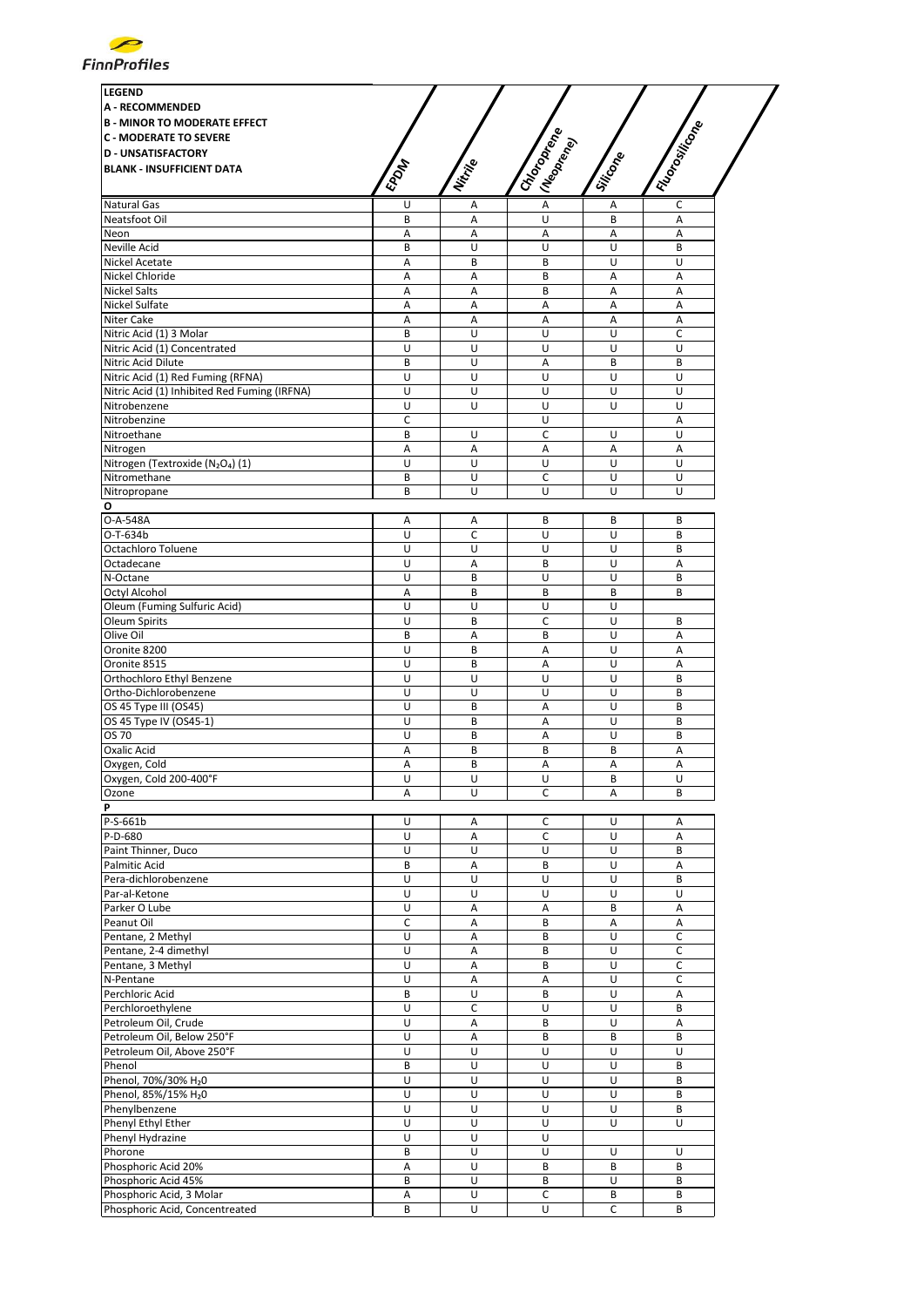

| <b>LEGEND</b>                                       |              |          |                           |                |                 |
|-----------------------------------------------------|--------------|----------|---------------------------|----------------|-----------------|
| <b>A - RECOMMENDED</b>                              |              |          |                           |                |                 |
| <b>B - MINOR TO MODERATE EFFECT</b>                 |              |          |                           |                |                 |
| <b>C - MODERATE TO SEVERE</b>                       |              |          |                           |                |                 |
| <b>D - UNSATISFACTORY</b>                           |              |          |                           |                |                 |
| <b>BLANK - INSUFFICIENT DATA</b>                    | <b>EPDAT</b> | Nitrille | I Choronego<br>(Neoprend) | Silicone       | I Riopositicone |
|                                                     |              |          | $\overline{U}$            |                |                 |
| Phosphorous Trichloride<br><b>Pickling Solution</b> | Α<br>C       | U<br>U   | U                         | U              | Α<br>U          |
| Picric Acid, H <sub>2</sub> 0 Solution              | B            | B        | B                         | U              | B               |
| Picric Acid, Molten                                 | B            | B        | B                         | U              | B               |
| Pinene                                              | U            | B        | C                         | U              | B               |
| Pine Oil                                            | U            | B        | U                         | U              | A               |
| Piperidine                                          | U            | U        | U                         | U              | U               |
| Plating Solutions, Chrome                           | Α            |          | U                         | U              |                 |
| Plating Solutions, Others                           | Α            | Α        |                           | U              |                 |
| <b>Pneumatic Service</b>                            | Α            | A        | Α                         | U              | U               |
| Polyvinyl Acetate Emulsion                          | Α            |          | B                         | U<br>U         |                 |
| Potassium Acetate<br>Potessium Chloride             | Α<br>Α       | B<br>A   | B<br>Α                    | Α              | U<br>A          |
| Potessium Cupro Cyanide                             | Α            | A        | А                         | Α              | A               |
| Potassium Cyanide                                   | Α            | А        | Α                         | Α              | Α               |
| Potassium Dichromate                                | Α            | A        | A                         | Α              | Α               |
| Potassium Hydroxide                                 | Α            | B        | B                         | C              | C               |
| Potassium Nitrate                                   | A            | A        | A                         | Α              | A               |
| Potassium Salts                                     | A            | Α        | Α                         | A              | A               |
| Potassium Sulphate                                  | Α            | Α        | Α                         | A              | A               |
| Potassium Sulphite                                  | Α            | Α        | Α                         | A              | Α               |
| Prestone Antifreeze                                 | Α            | A        | Α                         | Α              | Α               |
| PRL-High Temp. Hydr. Oil                            | U            | B        | В                         | B              | Α               |
| Producer Gas                                        | U<br>U       | Α<br>A   | B<br>B                    | B<br>U         | B<br>B          |
| Propane<br>Propane Propionitrile                    | U            | А        | B                         | U              | C               |
| Propyl Acetate                                      | B            | U        | U                         | U              | U               |
| N-Propyl Acetone                                    | Α            | U        | U                         | U              | U               |
| Propyl Alcohol                                      | Α            | A        | А                         | Α              | А               |
| Propyl Nitrate                                      | B            | U        | U                         | U              | U               |
| Propylene                                           | U            | U        | U                         | U              | B               |
| Propylene Oxide                                     | B            | U        | U                         | U              | U               |
| Pyranol, Transformer Oil                            | U            | A        | B                         | U              | Α               |
| Pyranol                                             | U            | A        | U                         | $\overline{U}$ | A               |
| Pydraul, 10E, 29 ELT                                | B            | U        | U                         | U              | U               |
| Pydraul, 30E, 50E, 65E, 90E                         | B            | U        | U                         | Α              | Α               |
| Pydraul, 115E<br>Pydraul, 230E, 312C, 540C          | B<br>U       | U<br>U   | U<br>U                    | U<br>U         | c<br>U          |
| Pyridine Oil                                        | B            | U        | U                         | U              | U               |
| Pyrogard 42, 43, 53, 55 (Phosphate Ester)           | Α            | Ù        | U                         | U              | U               |
| Pyrogard, C, D                                      | U            | Α        | В                         | В              | В               |
| Pyroligneous Acid                                   | B            | U        | U                         |                | U               |
| Pyrolube                                            | B            | U        | U                         | B              | B               |
| Pyrrole                                             | U            | U        | U                         | B              | U               |
| R                                                   |              |          |                           |                |                 |
| Radistion                                           | C            | C        | С                         | c              | U               |
| Rapeseed Oil                                        | Α            | В        | В                         | U              | Α               |
| Red Oil (MIL-H-5606)                                | U            | Α        | В                         | U              | Α               |
| Red Line 100 Oil<br>RJ-1 (MIL-F-25558)              | U<br>U       | A        | B                         | U              | A               |
| RP-1 (MIL-R-25576)                                  | U            | Α<br>A   | B<br>B                    | U<br>U         | Α<br>Α          |
| S                                                   |              |          |                           |                |                 |
| Sal Ammoniac                                        | Α            | Α        | Α                         | B              | Α               |
| Salicylic Acid                                      | Α            | B        |                           |                | Α               |
| Salt Water                                          | Α            | Α        | Α                         | Α              | Α               |
| Santo Safe 300                                      | C            | U        | U                         | Α              | A               |
| Sewage                                              | B            | A        | B                         | B              | Α               |
| Shell Alvania Grease #2                             | U            | Α        | В                         | B              | Α               |
| Shell Carnea 19 and 29                              | U            | Α        | U                         |                | Α               |
| Shell Diala                                         | U            | Α        | В                         | U              | А               |
| Shell Iris 905                                      | U            | Α        | B                         | U              | Α               |
| Shell Iris 3XF Mine Fluid (Fire resist. Hydr.)      | U            | A        | B                         |                | A               |
| Shell Iris Tellus #27, Per. Base                    | U            | А        | B                         | U              | Α               |
| Shell Iris Tellus #33                               | U<br>U       | Α        | B                         | U              | Α               |
| Shell Macoma 72<br><b>Silicate Esters</b>           | U            | А<br>B   | B<br>А                    | U<br>U         | Α<br>Α          |
| <b>Silicone Greases</b>                             | Α            | Α        | Α                         | C              | Α               |
| Silicone Oils                                       | Α            | A        | А                         | C              | A               |
| Silver Nitrate                                      | Α            | В        | Α                         | Α              | Α               |
| Sinclair Opaline CX-ET Lube                         | U            | Α        | B                         | U              | Α               |
| Skelly Solvetn B, C, E                              | U            | A        | U                         |                | A               |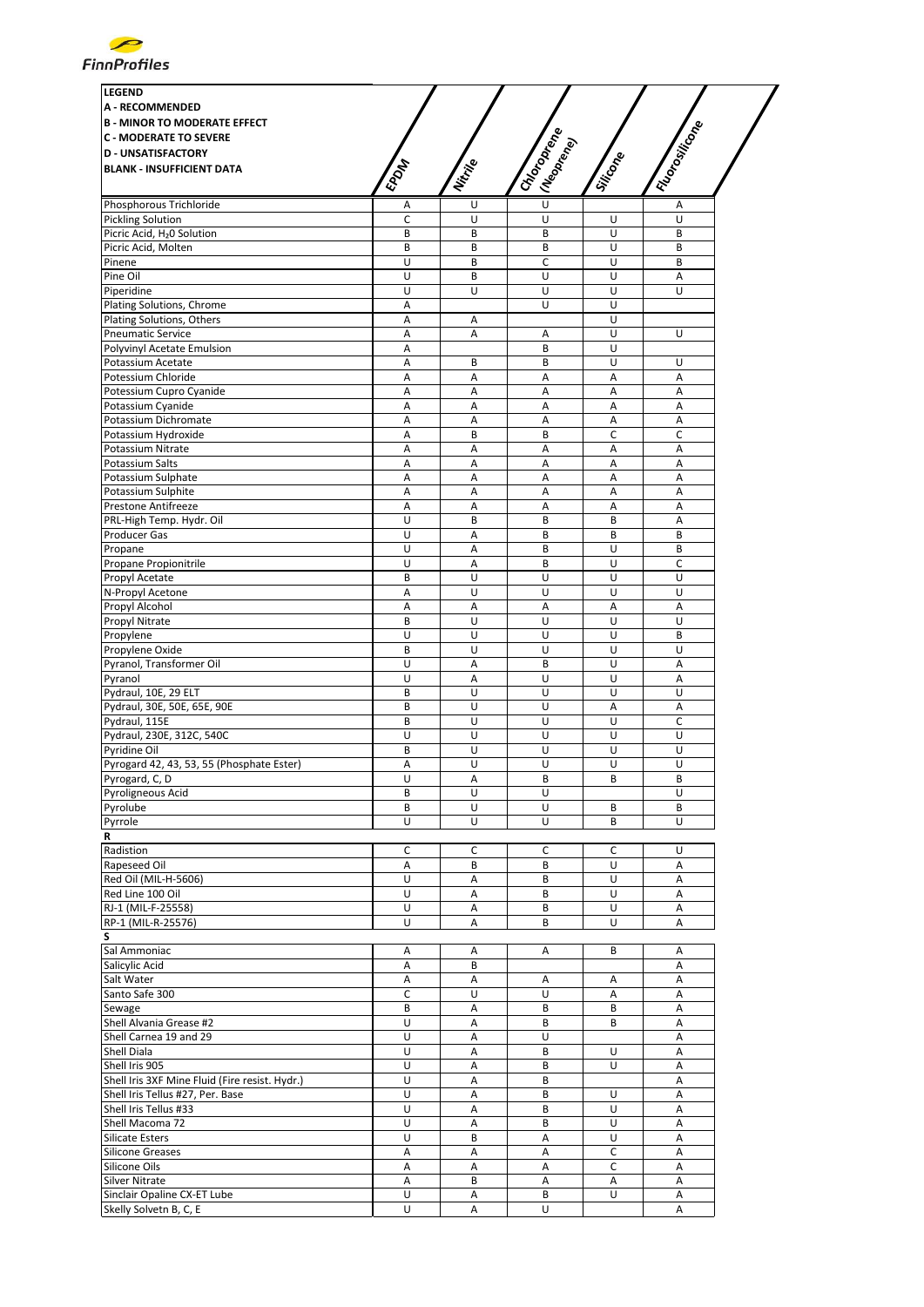

| <b>LEGEND</b>                                                     |             |          |                                        |          |                 |
|-------------------------------------------------------------------|-------------|----------|----------------------------------------|----------|-----------------|
| <b>A - RECOMMENDED</b>                                            |             |          |                                        |          |                 |
| <b>B - MINOR TO MODERATE EFFECT</b>                               |             |          |                                        |          |                 |
| <b>C - MODERATE TO SEVERE</b>                                     |             |          |                                        |          |                 |
| <b>D - UNSATISFACTORY</b>                                         |             |          |                                        |          |                 |
| <b>BLANK - INSUFFICIENT DATA</b>                                  | <b>EPOM</b> | Nitrille | I Choronego<br>I (Neopr <sub>ego</sub> | Silicone | I Florositicone |
|                                                                   |             |          |                                        |          |                 |
| Skydrol 500                                                       | Α           | U        | U                                      | C        | c               |
| Skydrol 7000                                                      | A           | U        | U                                      | c        | C               |
| Soap Solutions                                                    | А           | А        | A                                      | Α        | A               |
| Socony Mobile Type A                                              | U<br>U      | Α        | B                                      | U<br>U   | B<br>B          |
| Socony Vacuum AMV AC781 (Grease)<br>Socony Vacuum PD959B          | U           | A<br>Α   | B<br>B                                 | U        | Α               |
| Soda Ash                                                          | Α           | Α        | Α                                      | Α        | Α               |
| Sodium Acetate                                                    | А           | B        | B                                      | U        | U               |
| Sodium Bicarbonate (Baking Soda)                                  | Α           | Α        | Α                                      | Α        | A               |
| Sodium Bisulfite                                                  | A           | А        | A                                      | A        | A               |
| Sodium Borate                                                     | Α           | А        | Α                                      | Α        | A               |
| Sodium Carbonate (Soda Ash)                                       | А           | Α        | A                                      | A        | А               |
| Sodium Chloride                                                   | Α           | Α        | Α                                      | Α        | Α               |
| Sodium Cyanide                                                    | А           | A        | A                                      | Α        | A               |
| Sodium Hydroxide                                                  | Α<br>B      | В<br>B   | B<br>B                                 | B<br>B   | B<br>B          |
| Sodium Hypochlorite<br>Sodium Metaphosphate                       | Α           | Α        | B                                      |          | A               |
| Sodium Nitrate                                                    | Α           | B        | B                                      | U        |                 |
| Sodium Perborate                                                  | Α           | B        | B                                      | B        | Α               |
| Sodium Peroxide                                                   | A           | B        | B                                      | U        | A               |
| Sodium Phosphate (Mono)                                           | Α           | Α        | Α                                      | U        |                 |
| Sodium Phosphate (Dibasic)                                        | Α           | А        | B                                      | U        |                 |
| Sodium Phosphate (Tribasic)                                       | Α           | Α        | B                                      | Α        |                 |
| Sodium Salts                                                      | Α           | Α        | B                                      | Α        | Α               |
| Sodium Silicate                                                   | А           | Α        | Α                                      |          |                 |
| Sodium Sulphate                                                   | A           | A        | A                                      | Α        | A               |
| Sodium Sulphide                                                   | А           | A        | A                                      | Α        | A               |
| Sodium Sulfite                                                    | Α<br>A      | Α<br>B   | Α                                      | Α        | Α<br>A          |
| Sodium Thiosulfate<br>Sovasol #1, 2 and 3                         | U           | Α        | Α<br>B                                 | Α<br>U   | A               |
| Sovasol #73 adn 74                                                | U           | B        | B                                      | U        | A               |
| Soybean Oil                                                       | C           | A        | C                                      | Α        | A               |
| Spry                                                              | B           | A        | B                                      | Α        | A               |
| SR-6 Fuel                                                         | U           | B        | U                                      | U        | A               |
| SR-10 Fuel                                                        | U           | Α        | U                                      | U        | Α               |
| Standard Oil Mobilube GX90-EP-Lube                                | U           | А        | B                                      | U        | A               |
| Stannic Chloride                                                  | B           | Α        | U                                      | B        | A               |
| Stannic Chloride 50%                                              | B           | A        | U                                      | B        | A               |
| <b>Stannous Chloride</b>                                          | Α           | A        | A                                      | B        | A               |
| Stauffer 7700                                                     | U           | B        | U                                      | U        | B               |
| Steam, Below 350°F<br>Steam, Above 350°F                          | А<br>C      | U<br>U   | U<br>U                                 | U<br>U   | U<br>U          |
| <b>Stearic Acid</b>                                               | B           | В        | B                                      | B        |                 |
| <b>Stoddard Solvent</b>                                           | U           | Α        | C                                      | U        | Α               |
| Styrene                                                           | U           | U        | U                                      | U        | C               |
| Styrene (Monomer)                                                 | U           | U        | U                                      | U        | C               |
| <b>Sucrose Solutions</b>                                          | Α           | Α        | B                                      | Α        | А               |
| Sulfite Liquors                                                   | B           | B        | B                                      | U        | B               |
| Sulfur                                                            | Α           | U        | Α                                      | Α        | Α               |
| Sulfur Chloride                                                   | U           | U        | U                                      | C        | Α               |
| Sulfur Dioxide, Wet                                               | А           | U        | B                                      | B        | B               |
| Sulfur Dioxide, Dry                                               | Α           | U        | U                                      | B        | B               |
| Sulfur Dioxide, Liquid fied under pressure<br>Sulfur Hexafluoride | Α           | U<br>B   | U                                      | B        | B               |
| <b>Sulfur Liquors</b>                                             | Α<br>B      | B        | Α<br>B                                 | B<br>U   | B<br>B          |
| Sulfur Molten                                                     | с           | U        | С                                      | C        | с               |
| Sulfur Trioxide                                                   | B           | U        | U                                      | B        | B               |
| Sulfuric Acid Dilute                                              | B           | U        | B                                      | U        | $\mathsf C$     |
| Sulfuric Acid Concentrated                                        | B           | U        | U                                      | U        | U               |
| Sulfuric Acid 20% Oleum                                           | U           | U        | U                                      | U        | U               |
| Sulfuric Acid 3 Molar                                             | B           | U        | С                                      | U        | C               |
| Sulfurous Acid                                                    | B           | B        | B                                      | U        |                 |
| Sunoco SAE 10                                                     | U           | Α        | B                                      | U        | Α               |
| Sunoco #3661                                                      | U           | Α        | B                                      | U        | Α               |
| Sunoco All purpose grease                                         | U           | Α        | B                                      | U        | Α               |
| Sunsafe (Fire resist. Hydr. Fluid)<br>Super Shell Gas             | U<br>U      | Α        | B<br>B                                 | U        | Α<br>B          |
| Swan Finch, EP Lube                                               | U           | Α<br>А   | U                                      | U        | Α               |
| Swan Finch Hypoid-90                                              | U           | Α        | B                                      | U        | А               |
| т                                                                 |             |          |                                        |          |                 |
| <b>TT-N-95a</b>                                                   | U           | Α        | C                                      | U        | Α               |
|                                                                   |             |          |                                        |          |                 |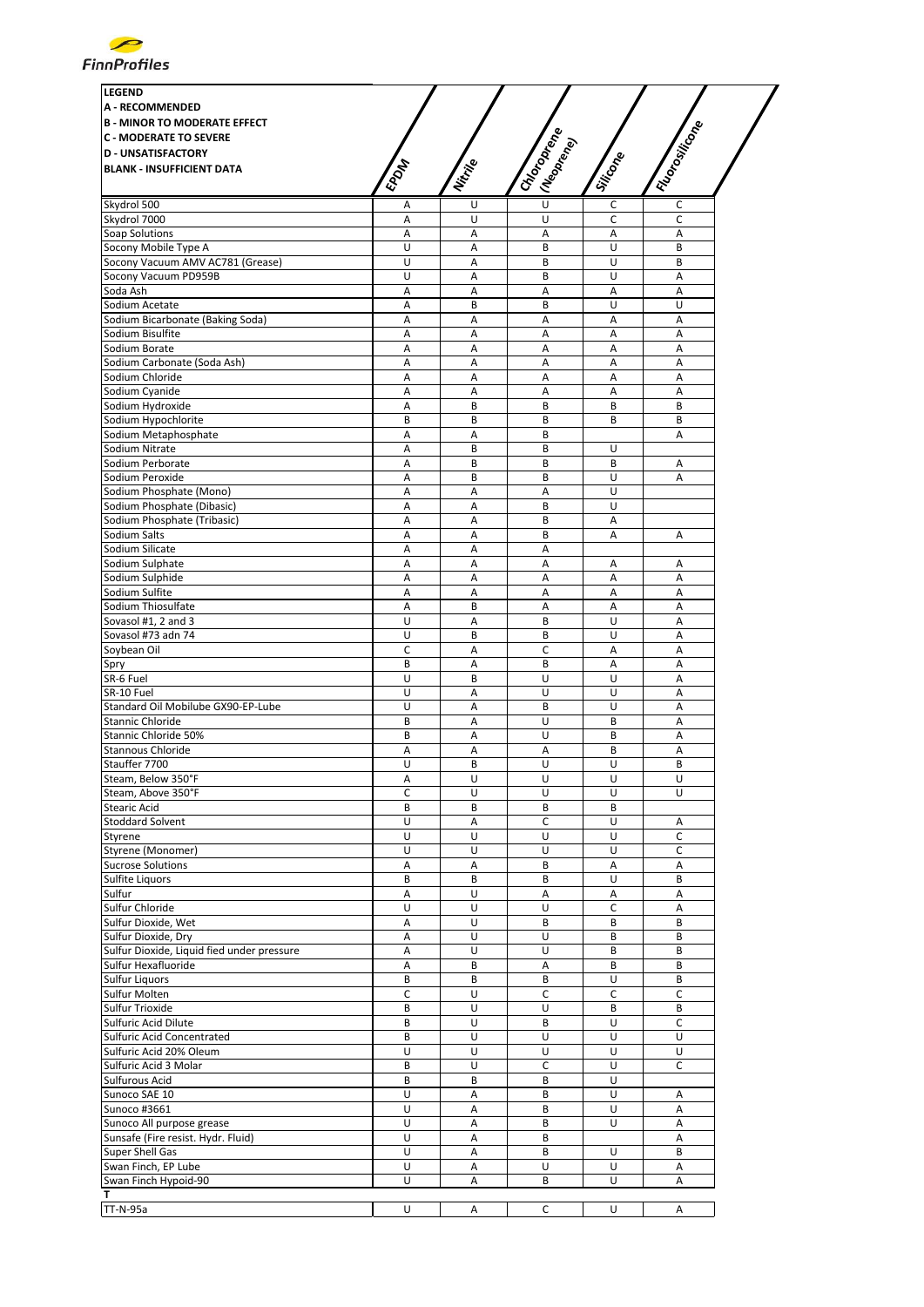

| <b>LEGEND</b>                                       |             |                  |                                          |                |                 |
|-----------------------------------------------------|-------------|------------------|------------------------------------------|----------------|-----------------|
| <b>A - RECOMMENDED</b>                              |             |                  |                                          |                |                 |
| <b>B - MINOR TO MODERATE EFFECT</b>                 |             |                  |                                          |                |                 |
| <b>C - MODERATE TO SEVERE</b>                       |             |                  |                                          |                |                 |
| <b>D - UNSATISFACTORY</b>                           |             |                  |                                          |                |                 |
| <b>BLANK - INSUFFICIENT DATA</b>                    | <b>EPON</b> | Nitrille         | I Choronego<br>I (Neopr <sub>ency)</sub> | Silicone       | I Florositicone |
|                                                     |             |                  |                                          |                |                 |
| <b>TT-N-97B</b><br>TT-I-735b                        | U<br>Α      | B<br>A           | $\mathsf C$<br>B                         | U<br>Α         | B<br>A          |
| TT-S-735, Type I                                    | U           | $\mathsf A$      | B                                        | U              | А               |
| TT-S-735, Type II                                   | U           | Α                | С                                        | U              | Α               |
| TT-S-735, Type III                                  | U           | A                | C                                        | $\overline{U}$ | A               |
| TT-S-735, Type IV                                   | U           | Α                | Α                                        | C              | Α               |
| TT-S-735, Type V                                    | U           | A                | B                                        | C              | Α               |
| TT-S-735, Type VI                                   | U           | А                | B                                        | C              | A               |
| TT-T-656b                                           | Α           | U                | U                                        | U              | C               |
| Tannic Acid                                         | Α           | Α                | B                                        | B              |                 |
| Tannic Acid 10 %                                    | Α           | A                | A                                        | B              | Α               |
| <b>Tartaric Acid</b>                                | B           | Α                | B                                        | Α              | Α               |
| <b>Tertiary Butyl Alcohol</b>                       | B           | B                | B                                        | B              | B               |
| <b>Tertiary Butyl Mercaptan</b>                     | U           | U                | U                                        | U              |                 |
| Tetrabromomethane<br>Tetralin                       | U<br>U      | U<br>U           | U<br>U                                   | U<br>U         | B<br>A          |
| Texaco 3450 Gear Oil                                | U           | Α                | U                                        | U              | Α               |
| Texamatic 3401 Fluid                                | U           | А                | B                                        | U              | B               |
| Texamatic 3525 Fluid                                | U           | A                | B                                        | U              | B               |
| Texamatic 3528 Fluid                                | U           | A                | B                                        | U              | B               |
| Taxas 1500 Oil                                      | U           | $\mathsf A$      | B                                        | B              | A               |
| Titanium tetrachloride                              | U           | C                | U                                        | U              | B               |
| Toluene                                             | U           | U                | U                                        | U              | B               |
| Toluene Diisocyanide                                | B           | U                | U                                        | U              | U               |
| Transformer Oil                                     | U           | Α                | B                                        | B              | A               |
| Transmission Fluid Type A                           | U           | А                | B                                        | B              | A               |
| Triacetin                                           | Α           | B                | B                                        |                | U               |
| <b>Triayl Phosphate</b>                             | Α           | U                | U                                        | C              | B               |
| Tributoxyethyl Phosphate                            | Α           | U                | U                                        |                | B               |
| <b>Tributyl Mercaptan</b>                           | U           | U                | U                                        | U              | C               |
| <b>Tributyl Phosphate</b>                           | Α           | U                | U                                        |                | U               |
| Trichloroacetic Acid                                | B           | B                | U                                        |                | U               |
| Trichloroethane                                     | U           | U                | U                                        | U              | B               |
| Trichloroethylene                                   | U           | $\mathsf C$      | U                                        | U              | B               |
| Tricresyl Phospahte                                 | Α           | U<br>$\mathsf C$ | U                                        | C              | B<br>U          |
| <b>Triethanol Amine</b><br><b>Triethyl Aluminum</b> | B           |                  | А                                        |                |                 |
| <b>Triethyl Borane</b>                              |             |                  |                                          |                |                 |
| Trifluoroethane                                     | U           | U                | U                                        | U              | B               |
| Trinitrotoluene                                     | U           | U                | B                                        |                | B               |
| Trioctyl Phospahte                                  | Α           | U                | U                                        | c              | В               |
| <b>Triopoly Phosphate</b>                           | Α           | U                | B                                        | $\mathsf C$    | B               |
| Tung Oil (China Wood Oil)                           | U           | Α                | B                                        | U              | B               |
| Turbine Oil                                         | U           | B                | U                                        | U              | B               |
| Turbine Oil #15 (MIL-L-7808A)                       | U           | B                | U                                        | U              | B               |
| Turbo Oil #35                                       | U           | А                | B                                        | U              | A               |
| Turpentine                                          | U           | Α                | U                                        | U              | B               |
| Ucon Lubricant LB65                                 | Α           | Α                | А                                        | Α              | Α               |
| Ucon Lubricant LB 13                                | Α           | $\mathsf A$      | А                                        | Α              | Α               |
| <b>Ucon Lubricant LB 28</b>                         | Α           | Α                | Α                                        | А              | Α               |
| Ucon Lubricant LB 30                                | Α           | A                | Α                                        | A              | Α               |
| Ucon Lubricant LB 62                                | Α           | Α                | Α                                        | Α              | Α               |
| Ucon Lubricant 50-HB-5                              | Α           | Α                | Α                                        | А              | Α               |
| Ucon Lubricant 50-HB-60                             | Α           | Α                | Α                                        | Α              | Α               |
| Ucon Lubricant 50-HB-100<br>Ucon Oil LB 385         | Α<br>Α      | Α<br>А           | Α<br>Α                                   | А<br>Α         | Α<br>Α          |
| Ucon Oil LB 400X                                    | Α           | Α                | Α                                        | Α              | Α               |
|                                                     |             |                  |                                          |                |                 |
| VV-B-680                                            | Α           | B                | В                                        | U              | B               |
| VV-G-632                                            | U           | Α                | Α                                        | C              | Α               |
| VV-G-671c                                           | U           | $\mathsf A$      | Α                                        | С              | Α               |
| VV-H-910                                            | Α           | $\mathsf{C}$     | B                                        | U              | B               |
| VV-I-530a                                           | U           | Α                | B                                        | С              | Α               |
| VV-K-211d                                           | U           | Α                | С                                        | U              | Α               |
| VV-K-220a                                           | U           | A                | В                                        | U              | Α               |
| VV-L-751b                                           | U           | B                | B                                        | U              | Α               |
| VV-L-800                                            | U           | Α                | B                                        | C              | Α               |
| VV-L-820b                                           | U           | A                | B                                        | C              | A               |
| VV-L-825a, Type I                                   | U           | Α                | Α                                        | C              | Α               |
| VV-L-825a, Type II                                  | U           | А                | А                                        | С              | Α               |
| VV-L-825a, Type III                                 | U           | В                | B                                        | U              | Α               |